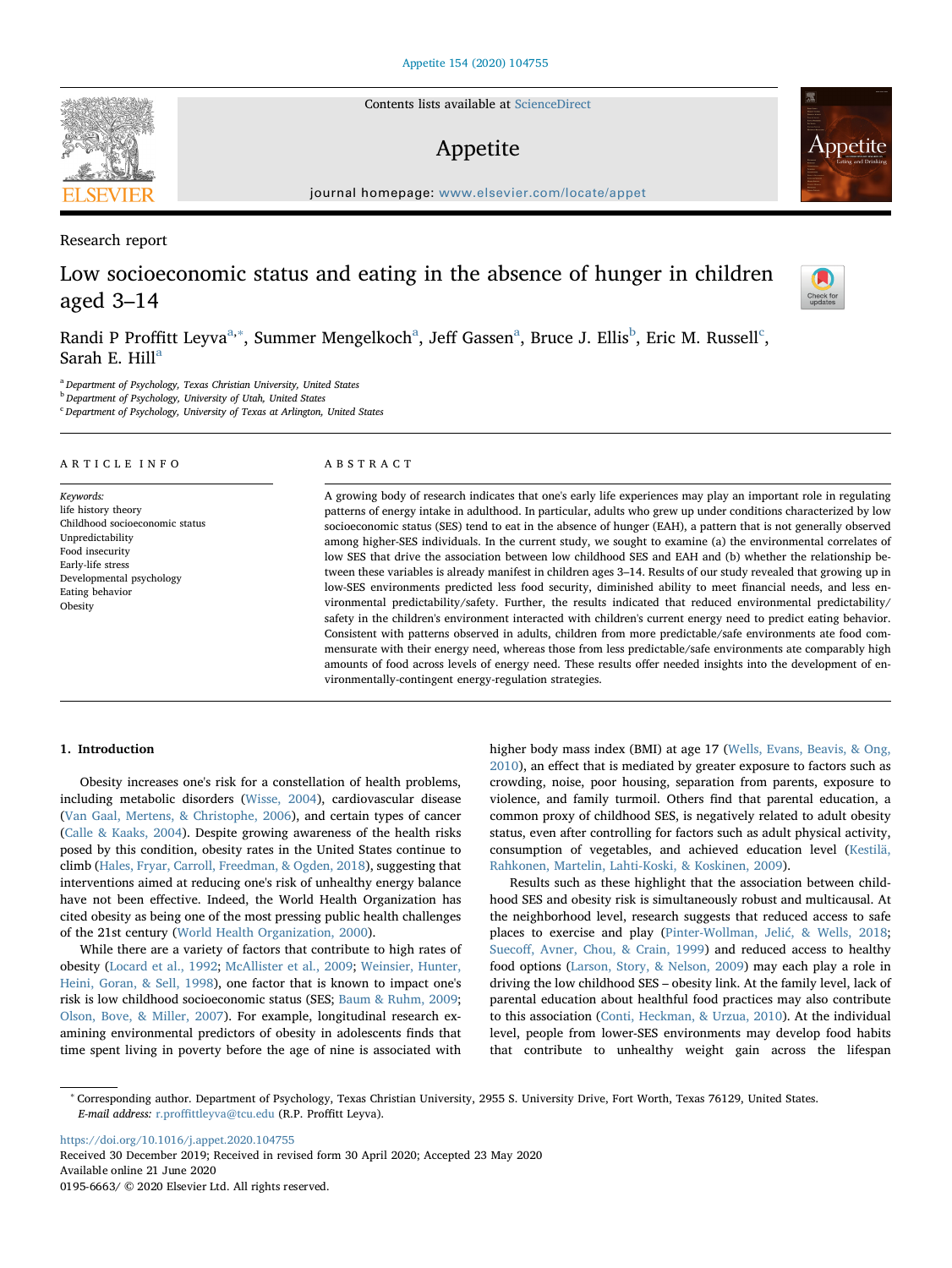([Drewnowski & Specter, 2004\)](#page-9-8). Although each of these factors undoubtedly plays a role in contributing to the heightened obesity risk exhibited among those from low-SES environments, they are by themselves incomplete. Interventions targeted at combating these contributing factors to obesity risk have met limited success (see e.g., [Cummins, Flint, & Matthews, 2014;](#page-9-9) [Hamid & Sazlina, 2019;](#page-9-10) [Zhang](#page-10-6) [et al., 2016](#page-10-6)), suggesting that our understanding of the mechanisms that mediate the relationship between childhood SES and energy balance in adulthood will likely require a deeper understanding of the day-to-day behavioral processes exhibitied by those from low-SES environments that impact body weight and energy balance over time.

In the current study, we sought to contribute to this research by examining the relationship between low childhood SES and the development of obesogenic energy-regulation strategies. Guided by insights from evolutionary models of life history theory [\(Brumbach, Figueredo,](#page-8-2) [& Ellis, 2009](#page-8-2); [Ellis, Figueredo, Brumbach, & Schlomer, 2009](#page-9-11); [Kaplan &](#page-9-12) [Gangestad, 2005](#page-9-12); [Rickard, Frankenhuis, & Nettle, 2014\)](#page-9-13) and research showing that adults who grew up in low-SES environments eat in the absence of hunger [\(Hill, Prokosch, DelPriore, Griskevicius, & Kramer,](#page-9-14) [2016;](#page-9-14) Proffi[tt Leyva & Hill, 2018\)](#page-9-15), we tested the following prediction: children living in less predictable and safe environments would eat independent of energy need, whereas children living in more predictable and safe environments would regulate food intake homeostatically using internal hunger and satiety cues. Although eating in the absence of hunger (EAH) is a pattern known to increase obesity risk in food-rich environments (e.g., [Feig, Piers, Kral, & Lowe, 2018](#page-9-16); [Fisher](#page-9-17) [& Birch, 2002;](#page-9-17) [Fogel et al., 2018](#page-9-18)), this strategy may have historically helped to promote survival in environments that were resource deprived and unpredictable. The current research examines the developmental time course of energy regulation patterns found among low-SES children, as well as the environmental mediators through which low SES may affect energy regulation.

## 1.1. Life history theory, unpredictability, and regulation of energy intake

Life history theory is a well-established biological framework used to predict how and when organisms – including humans –allocate effort among the various tasks needed for survival and reproduction ([Charnov, 1993;](#page-8-3) [Kaplan & Gangestad, 2005](#page-9-12); Roff[, 1993](#page-9-19); [Stearns, 1992](#page-10-7)). Because somatic effort is inherently limited, organisms face important trade-offs in how they distribute these resources toward several competing life components – growth, maintenance, mating, and parental care – at any given point in time. For example, energy allocated toward immune system functioning cannot be used to concurrently attract a mate. Accordingly, throughout development, individual organisms must 'choose' how to divide up somatic resources toward achieving the various sub-goals required for successful reproduction (Ellis [et al.,](#page-9-11) [2009;](#page-9-11) [Kaplan & Gangestad, 2005\)](#page-9-12). These tradeoffs are manifested in an integrated suite of physiological and behavioral traits (e.g., timing of sexual development and reproduction, orientation toward more immediate versus future outcomes) that constitute the individual's life history strategy.

Working within a life history framework, researchers have hypothesized that developmental exposure to early-life adversity favors developmental tradeoffs that promote survival and reproduction under adverse conditions [\(Brumbach et al., 2009;](#page-8-2) [Ellis et al., 2009](#page-9-11); [Griskevicius, Delton, Robertson, & Tybur, 2011a;](#page-9-20) [Kaplan & Gangestad,](#page-9-12) [2005\)](#page-9-12). Two key dimensions of the environment that regulate the development of life history strategies are extrinsic morbidity–mortality (external sources of disability and death that are relatively insensitive to the adaptive decisions of the organism) and predictability of environmental change ([Ellis et al., 2009\)](#page-9-11). In harsh environments characterized by relatively high age-specific rates of morbidity and mortality and unpredictability, life history strategies that maximize shortterm gains (such as through future discounting, eating whenever food is available, and risky and aggressive behaviors that leverage access to

mates) may increase the probability of reproducing prior to disability or death (for review see [Ellis et al., 2012\)](#page-9-21). Such strategies capitalize on presently-available opportunities, as it is uncertain whether such opportunities will be available into the future. Consistent with this theoretical perspective, environmental cues indicating higher extrinsic morbidity–mortality and unpredictability generally promote greater risk-taking ([Griskevicius, Tybur, Delton, & Robertson, 2011b,](#page-9-22) [2013\)](#page-9-23), as well as more risky sexual and aggressive behavior (e.g., [Belsky,](#page-8-4) [Schlomer, & Ellis, 2012;](#page-8-4) [Doom, Vanzomeren-Dohm, & Simpson, 2016](#page-9-24); [James, Ellis, Schlomer, & Garber, 2012](#page-9-25); [Simpson, Griskevicius, Kuo,](#page-10-8) [Sung, & Collins, 2012](#page-10-8)).

Although much of the early research employing a life history framework focused on outcomes related to sexual and reproductive outcomes, researchers more recently have applied insights from this theory to examine the lasting impact of early life environments on patterns of food intake exhibited in adulthood ([Hill et al., 2016](#page-9-14); Proffi[tt Leyva &](#page-9-15) [Hill, 2018](#page-9-15)). In particular, these researchers hypothesized that early-life environments characterized by low SES may encourage the development of energy-regulation strategies that promote EAH. Such energy regulation patterns are reasoned to promote survival when energetic resources are scarce, even though these patterns are linked to obesity in modern, food-rich environments. Consistent with this hypothesis, adults who report that they grew up in relatively safe, resource-abundant environments tend to eat according to energy need, consuming more calories when they are hungry (i.e., high energy need) compared to when they are full (i.e., low energy need); by contrast, adults who report that they grew up in lower-SES environments tend to eat a comparably high amount of food, regardless of whether they are hungry or full ([Hill et al., 2016;](#page-9-14) Proffi[tt Leyva & Hill, 2018](#page-9-15); see also; [Miller](#page-9-26) [et al., 2018](#page-9-26)). These patterns suggest that one's early life environments may moderate the relationship between energy need and calorie consumption. This pattern was predicted to occur because extrinsic morbidity-mortality and unpredictability during childhood—key elements of low-SES environments—signal to the individual the likelihood of unreliable access to resources in the future, encouraging opportunistic rather than homeostatic eating ([Hill et al., 2016](#page-9-14); Proffi[tt Leyva & Hill,](#page-9-15) [2018\)](#page-9-15).

Although these previous studies offer an important first step toward understanding how low childhood SES may promote EAH, many unanswered questions remain. The first question is one of etiology. What are the critical dimensions of low childhood SES that contribute to EAH in adulthood? Growing up poor often means a variety of different things for a child. These conditions are often characterized by unmet financial needs ([Evans, 2004\)](#page-9-27), food insecurity ([Barrett, 2010;](#page-8-5) [Coleman-Jensen,](#page-8-6) [Rabbitt, M. P., Gregory, & Singh, 2016;](#page-8-6) [Nord & Parker, 2010](#page-9-28)), and a lack of predictability and safety [\(Evans, Eckenrode, & Marcynyszyn,](#page-9-29) [2010,](#page-9-29) pp. 225–238). Accordingly, it is important to tease apart the different dimensions of low childhood SES to determine which of these factors contribute to the development of EAH. Identifying the specific environmental dimensions of low SES that drive the development of EAH, in addition to being important for the advancement of theory, has great practical importance, as it can be used to help identify the most effective interventions to promote healthy energy balance among those from low-SES environments.

The second question that remains is one of developmental time course. At what age do children's energy-regulation strategies begin to diverge as a function of their early life environmental circumstances? Research examining the impact of early life harshness and unpredictability on patterns of sexual development and risky sexual and aggressive behavior has found that exposure to harsh, unpredictable environments in the first 5–7 years of life is the best predictor of ecologically-contingent developmental strategies [\(Belsky et al., 2012](#page-8-4); [Evans, 2004](#page-9-27); [Lian et al., 2018;](#page-9-30) [Simpson et al., 2012](#page-10-8)). We hypothesize that similar patterns will be observed with the mechanisms that govern energy intake, with the impact of early environments on energy regulation emerging early in life. Assessing the age at which differences in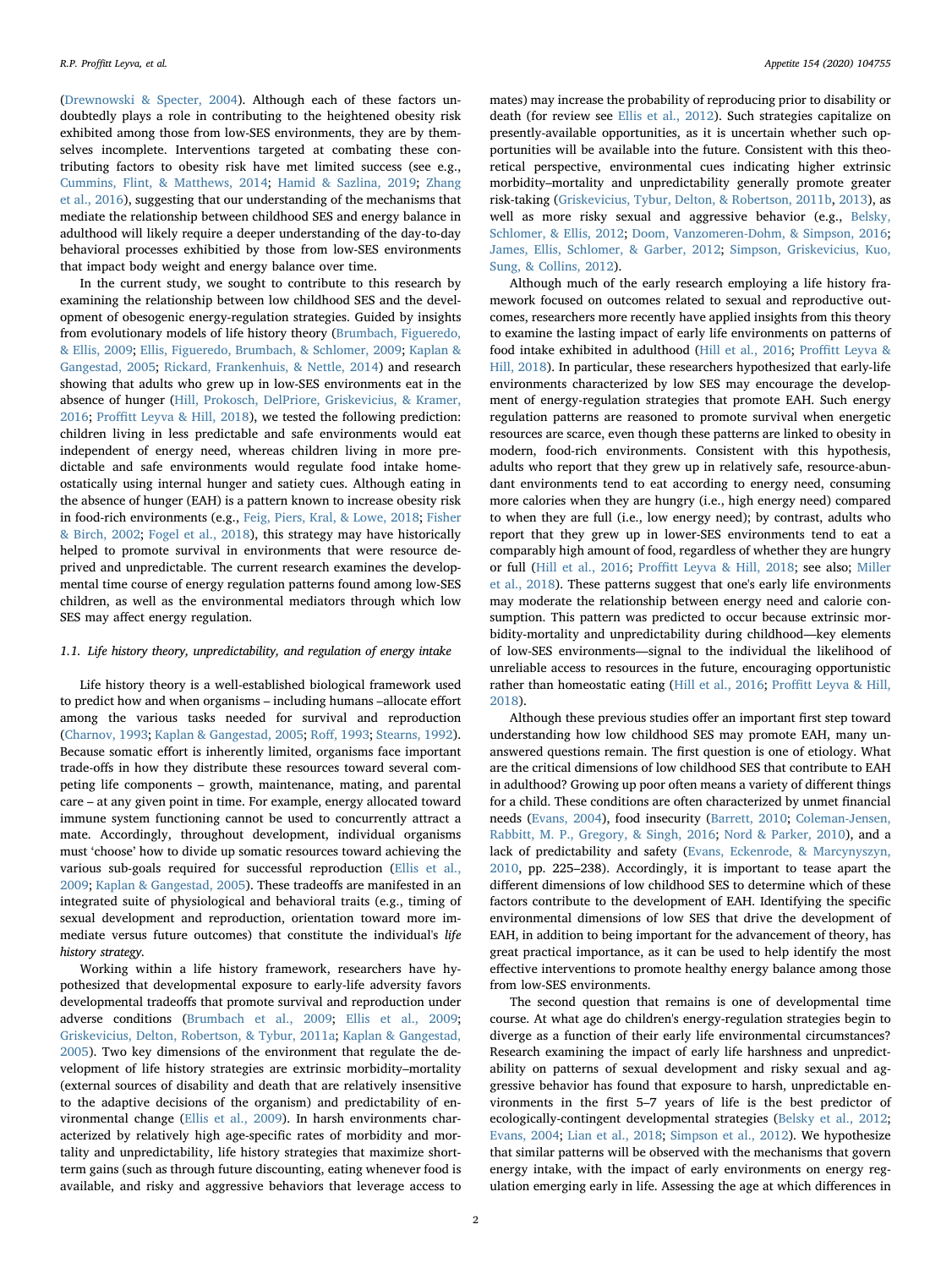eating patterns begin to emerge is also of great practical importance for the development of interventions aimed at minimizing obesity risk, as much research indicates that the seeds of obesity risk are often sown in childhood ([Biro & Wien, 2010;](#page-8-7) [Deshmukh-Taskar et al., 2006](#page-9-31); [Gonzalez](#page-9-32) [et al., 2012;](#page-9-32) [Gordon-Larsen, Adair, Nelson, & Popkin, 2004;](#page-9-33) [Poulton](#page-9-34) [et al., 2002](#page-9-34)).

Finally, the current research extends past research on how low childhood SES may promote EAH by examing dimensions of low childhood SES in children. It is now well-documented that prospective and retrospective reports of stressful experiences in childhood are only weakly correlated ([Hardt & Rutter, 2004;](#page-9-35) [Newbury et al., 2018;](#page-9-36) [Reuben](#page-9-37) [et al., 2016\)](#page-9-37). Thus, it is important to replicate past research on the role of childhood SES in regulating EAH ([Hill et al., 2016](#page-9-14); Proffi[tt Leyva &](#page-9-15) [Hill, 2018\)](#page-9-15), which employed adult retrospective measures, using contemporaneously obtained childhood measures.

## 1.2. The current research

The current research was designed to address these questions of etiology and developmental time course in a cross-sectional study of children ages 3–14 years old. Regarding critical dimensions of low childhood SES that contribute to EAH in adulthood, life history theory emphasizes extrinsic morbidity-mortality and unpredictability as being the drivers of divergent life history strategies (including potentially divergent patterns of eating among individuals growing up under different socioeconomic conditions). Here, we operationalized extrinsic morbidity-mortality in terms of safety (versus danger) at home, school, and in the neighborhood, and we measured predictability in terms of the child's life at home. We combined these constructs into an overarching measure of perceived predictability/safety.

Our conceptual model is presented in [Fig. 1](#page-3-0). Given the important role of predictability/safety in shaping environmentally contingent developmental patterns and behavioral strategies (e.g., see [Ellis et al.,](#page-9-11) [2009](#page-9-11) for review; see also e.g., [Maner, Dittmann, Meltzer, & McNulty,](#page-9-38) [2017;](#page-9-38) [Simpson et al., 2012;](#page-10-8) [Szepsenwol et al., 2017](#page-10-9)), as well as previous research linking perceived unpredictability and lack of safety to EAH in adults (Proffi[tt Leyva & Hill, 2018\)](#page-9-15), we predicted that the link between lower-SES and greater EAH would be primarily mediated by variation in levels of predictability/safety in the environment (see [Fig. 1](#page-3-0)).

Other potential mediators included in the model were unmet financial needs and food insecurity, which were assumed to be of secondary importance relative to predictability/safety (discriminant prediction). In turn, we predicted that the effect of predictability/safety in the environment (but not unmet financial needs or food insecurity) on calorie intake would be moderated by children's energy need. Specifically, we predicted that those from more predictable/safe environments would eat commensurate with energy need (eating more when hungry than when sated), whereas those from less predictable/ safe environments would eat comparable amounts, regardless of energy need.

We designed the current study both to test the preceding predictions and to roughly assess the age at which SES-based differences in eating patterns begin to emerge. To this latter end, we initially ran the analyses with all participants (a sample of children ages 3–14), and then ran follow-up analyses using only data collected from participants who were 3–7 years old (to see if the link was already present in this earlier age range). This age cutoff is consistent with extant life history theory and research, which generally converges on the first 5–7 years as a sensitive period for the effects of exposures to harsh, unpredictable environments on the development of life history strategies (as originally proposed by [Belsky, Steinberg, & Draper, 1991](#page-8-8)). Accordingly, we predicted that the SES – EAH link would already be present in this age group. Further, we conducted an additional follow-up analysis to examine whether a similar pattern of results would be found for older children (ages 8–14) as a test of the stability of the SES – EAH link across stages of childhood development.

### 2. Method

#### 2.1. Participants

One hundred forty-one children aged  $3-14$  ( $M_{\text{age}}$  = 7.12,  $SD = 2.75$ ) and their parent/legal guardian (henceforth, parent) were recruited at the Fort Worth Museum of Science and History (FWMSH) during regular weekend hours and during free admission on weeknights for low-income families. See [Table 1](#page-3-1) for full participant characteristics and [Table 2](#page-3-2) for characteristics of the accompanying adults. The sample included 66 boys and 74 girls, with 49.3% White/Caucasian, 16.2% Hispanic, 5.6% Asian, 4.2% Black, and 9.2% multiracial. The participants included a diverse socioeconomic sample with a mean subjective SES of  $M = 4.14$ ,  $SD = 0.73$  (1 = Very poor, 4 = Middle class,  $7 = \text{Very}$  wealthy).

## 2.2. Procedure and materials

This research was approved by the Texas Christian University Institutional Review Board and the Executive Board of the FWMSH. All data were collected in the museum's Research Learning Center, which is an area in the museum dedicated to community participation in science. Participants were processed two at a time by a team of four to six researchers. Each family began by providing written informed consent/ assent or verbal assent (depending on child's age). After consent/assent was provided, the parent was asked to move to another table to allow the child to complete the remainder of the study alone with the researcher.

Children completed their portion of the study at one of two tables, situated approximately 10 feet apart. Tables were separated by a clear, 5′ X 8′ partition placed between the tables to reduce noise transference. Opaque table dividers were placed at the end of each table to obstruct vision to the other table (see Fig. S1 in the Supplemental Materials for a visual representation of the testing space). Parents completed their portion of the study while seated at a table approximately 25 feet behind the child. The location of the parent table was chosen so that the children's behavior would not be under the direct influence of their parents, but the children could turn around to see their parent if they wished. This was important, especially for the youngest children to feel comfortable while participating in the study. The parents were discouraged from interacting with the child while the child was participating in the study, and each child sat facing a researcher who was seated in front of a blank wall to avoid unnecessary distractions. In the case that siblings were processed, they were seated at opposite ends of the testing table facing the researcher.

### 2.3. Measures of socioeconomic status and its environmental correlates

A complete list of all scales used in the current research can be found in the supplemental materials. Parents were asked to respond to questions assessing: (a) subjective SES, (b) food insecurity in their household over the last two years (henceforth, food insecurity; [Connell,](#page-9-39) [Nord, Loften, & Yadrick, 2004](#page-9-39)), (c) the degree to which they struggle to afford shelter, clothing, and medical care (henceforth, unmet financial needs), and (d) environmental predictability/safety (henceforth, pre-dictability/safety<sup>[1](#page-2-0)</sup>). These categories were created based on theory (see e.g., [Ellis et al., 2009\)](#page-9-11) and empirical work [\(Brumbach et al., 2009\)](#page-8-2). We assessed subjective SES by asking parents to respond to a single item:

<span id="page-2-0"></span><sup>&</sup>lt;sup>1</sup> Although lack of unpredictability and safety are sometimes separated into separate constructs, a confirmatory factor analysis revealed these two dimensions of unpredictability are part of the same underlying construct. This suggests that these two variables are both feeding into a construct the measures environmental unpredictability, as lack of safety, particularly as described in our questionnaire, is marked by elements of unpredictability.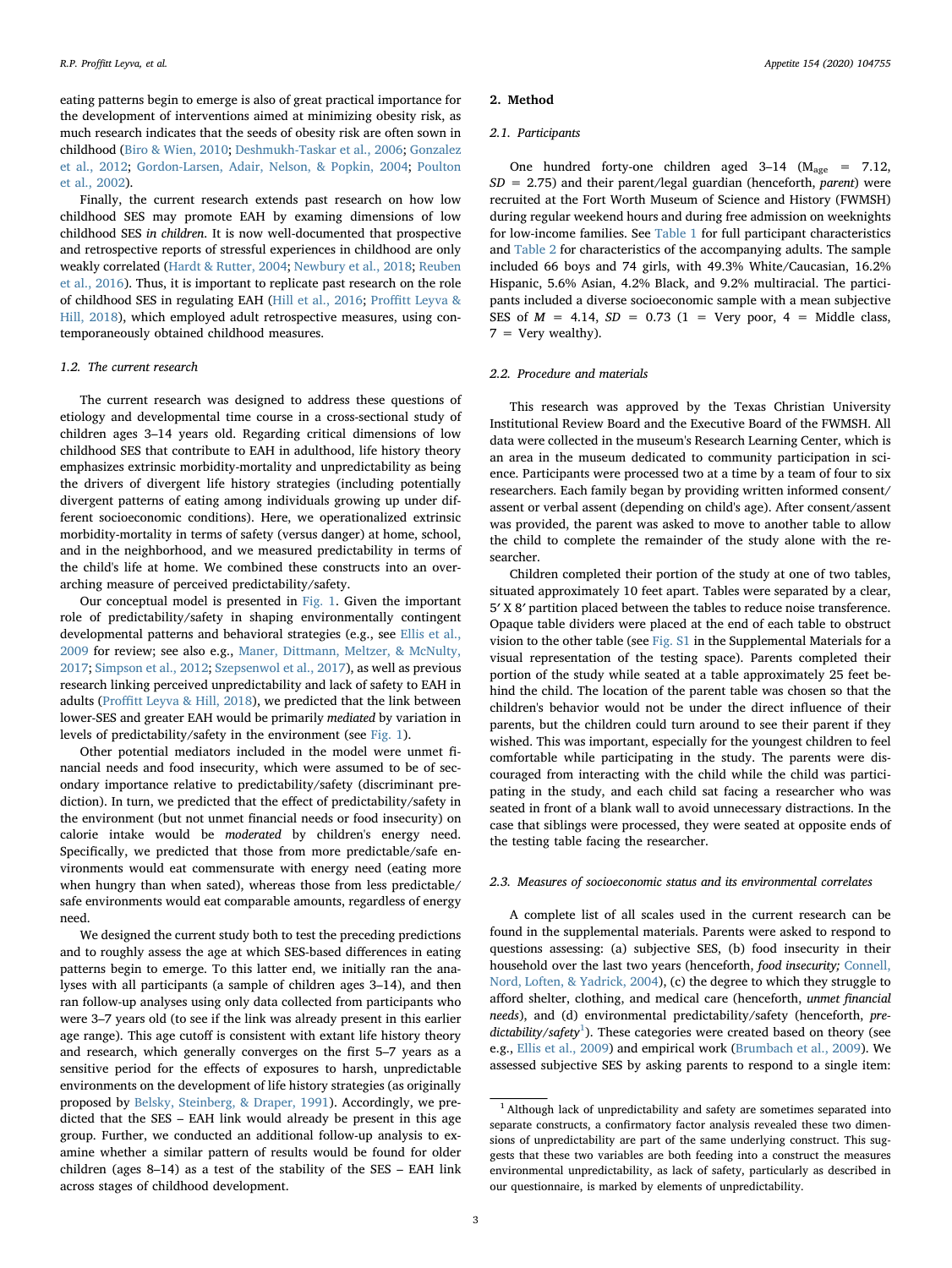### **Moderator**

<span id="page-3-0"></span>

**Early life factors characteristic of low SES** 

Fig. 1. Conceptual depiction of the statistical model. EAH = eating in the absence of hunger. SES = socioeconomic status.

## <span id="page-3-1"></span>Table 1

```
Characteristics of the sample (N = 141).
```
Sex: Boys = 66; Girls = 74 Age (3-14):  $M = 7.12$ ,  $SD = 2.75$ Race White:  $49.3\% (n = 70)$ Black:  $4.2\%$   $(n = 6)$ Hispanic:  $16.2\% (n = 23)$ Asian:  $5.6\% (n = 8)$ Multiracial/Other:  $9.2\%$  ( $n = 13$ ) Body mass index  $(12.30-34.80)$ :  $M = 17.56$ ,  $SD = 3.90$ Body mass index percentile (1.00-99.00):  $M = 57.55$ ,  $SD = 30.48$ Subjective family SES:  $M = 3.86$ ,  $SD = .73$  (1 = Very wealthy, 4 = Middle class, 7 = Very poor) Family yearly income:  $M = 5.48$ ,  $SD = 2.02$  (1 = \$15,000 or less,  $4 = $35,001 - $50,000, 8 = $150,001$  or more) Parent education:  $M = 4.32$ ,  $SD = 1.88$  (1 = Some high school, 4 = Associate's degree, 8 = Professional degree (M.D., J.D., etc.)

Note. Information regarding race was only provided for 120 children.

## <span id="page-3-2"></span>Table 2

Characteristics of the adults.

Relationship to Child ( $N = 141$ ) Biological Mother:  $56.3\%$  (n = 80) Biological Father: 22.5% ( $n = 32$ ) Stepmother:  $1.4\%$  (n = 2) Stepfather: 1.4% (n = 2) Adoptive Father:  $2.1\%$  (n = 3) Grandparent:  $9.2\%$  (n = 13) Aunt/Uncle:  $5.6\%$  (n = 8) Older Sibling: 0.7% (n = 1)

"How would you rate your current socioeconomic status?"  $(1 = \text{very}$ poor;  $7 =$  very wealthy). Food insecurity was measured using a modified, 8-item version the food insecurity scale [\(Connell, Nord, Lofton, &](#page-9-39) [Yadrick, 2004;](#page-9-39) e.g., "I worried that my household would not have enough food"), which was scored per convention. Specifically, responses to the 3 questions that were measured on a Likert scale were each coded such that scores falling above the midpoint (midpoint: 4) were coded as "1" and all falling on the midpoint or below were coded as "0". These scores were then added to the summed "yes" responses given to the 5 questions utilizing a yes/no scale. Per USDA guidelines, we then used these sums to classify respondents as food secure (no affirmative responses), marginally food insecure (1–2 affirmative responses), or food insecure (3 or more affirmative responses) ([Bickel,](#page-8-9) [Nord, Price, Hamilton, & Cook, 2000](#page-8-9)). Six additional items were adapted for the purpose of the current study to assess the constructs of each unmet financial needs ([Conger, Ge, Elder, Lorenz, & Simons, 1994](#page-9-40); e.g., "You have enough money to afford the kind of home you need") and predictability/safety (e.g., "My child is safe and secure at home and at school"). See supplemental materials for all scales and items.

We conducted a factor analysis to ensure that our theoretically-derived constructs (unmet financial needs and predictability/safety) represented empirically distinct factors. Subjective SES and food insecurity were not included in this factor analysis as subjective SES was measured as a single item measure and food insecurity was categorized using a established scoring procedure. The results of a principal axis factor analysis using oblique rotation (direct oblimin) with Kaiser normalization yielded two distinct factors (see [Table 3](#page-4-0) for factor loadings). Factor 1 was labeled unmet financial needs due to high loadings of the following items: "Do you have enough money to afford the kind of home you need?", "Do you have enough money to afford the kind of clothing you need?", "Do you have enough money to afford the kind of medical care you need?" (items from the Unmet Financial Needs Scale; [Conger et al., 1994\)](#page-9-40), accounting for 44.43% of the variance, with an eigenvalue of 2.667. These items displayed high internal-consistency reliability ( $\alpha = 0.88$ ) and were reverse-scored so that higher scores indicated greater unmet financial need. The second factor was labeled environmental predictability/safety due to high loadings from the following items: "My child's home life is predictable.", "My child is safe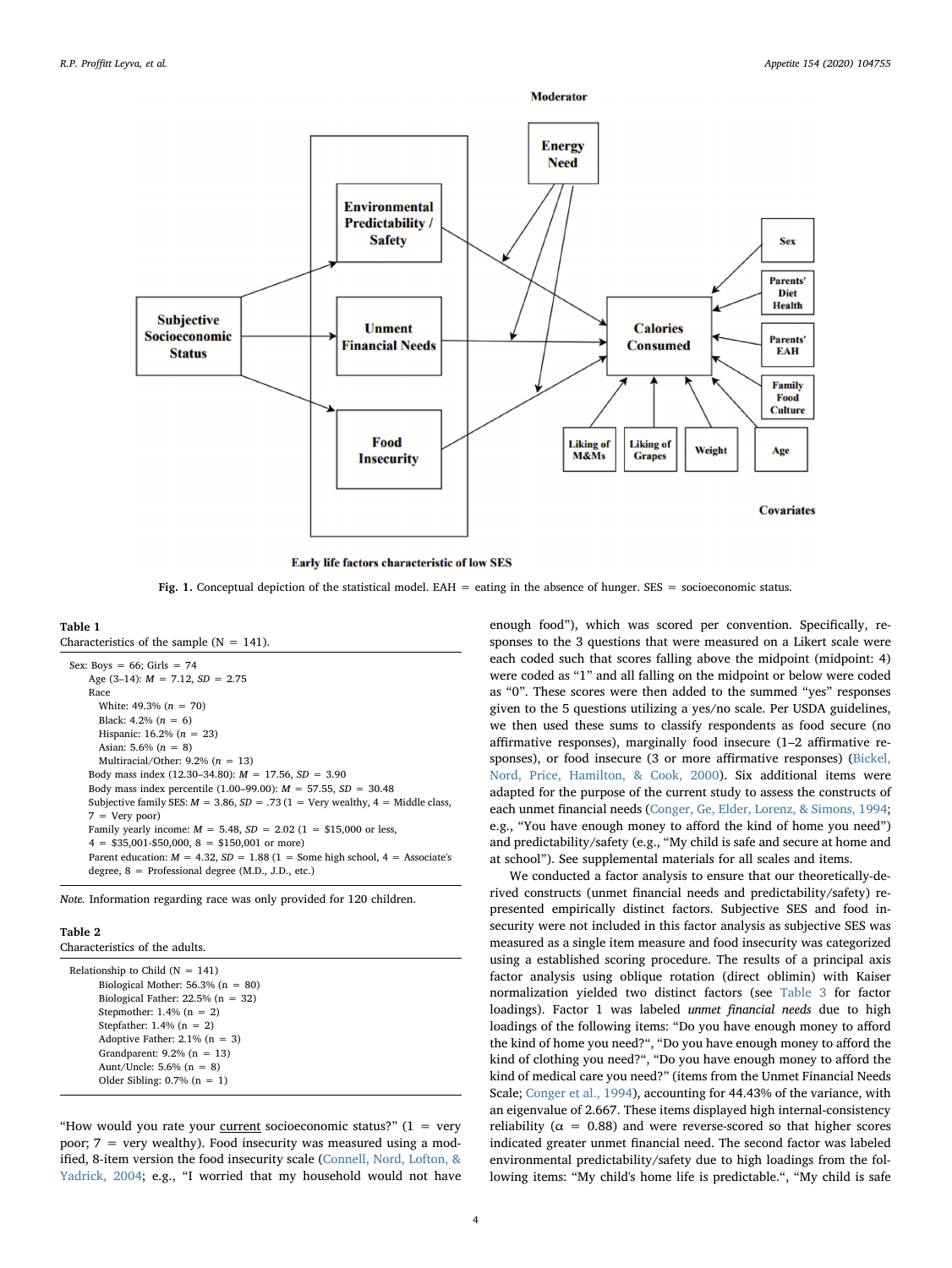#### <span id="page-4-0"></span>Table 3

Rotated Solution Correlations Demonstrating Factor loadings for the Exploratory Factor Analysis.

|                                                                    | Unmet financial needs <sup>a</sup> | Predictability/safety |
|--------------------------------------------------------------------|------------------------------------|-----------------------|
| You have enough money to afford the kind of home you need.         | .938                               |                       |
| You have enough money to afford the kind of clothing you need.     | .930                               |                       |
| You have enough money to afford the kind of medical care you need. | .844                               |                       |
| My child is safe and secure at home.                               |                                    | .780                  |
| My child's home life is predictable.                               |                                    | .734                  |
| My child lives in a safe neighborhood.                             |                                    | .759                  |

<span id="page-4-1"></span><sup>a</sup> Reverse coded, so that higher scores indicate greater unmet financial need.

and secure at home and at school.", and "My child lives in a safe neighborhood." accounting for 25.54% of the variance, with an eigenvalue of 1.53. Although these items together yielded moderate reliability ( $\alpha = 0.59$ ), their factor structure was well-supported by the factor analysis, suggesting that they account for shared variance in our statistical model.

## 2.4. Energy need

As a proxy measure of children's energy need, we asked parents to report the number of hours and minutes it had been since the child last ate anything ( $M_{\text{hours}} = 2.48$ ,  $SD_{\text{hours}} = 2.21$ ). Similar measures of energy need have been used in several studies with adults ([Hofmann,](#page-9-41) [Rauch, & Gawronski, 2007;](#page-9-41) [Prinsen, de Ridder, & de Vet, 2013;](#page-9-42) [Seibt,](#page-9-43) [Häfner, & Deutsch, 2007](#page-9-43)) and children ([DeJesus, Gelman, Herold, &](#page-9-44) [Lumeng, 2019;](#page-9-44) [Harris, Bargh, & Brownell, 2009\)](#page-9-45); this measure has been found to correlate with other indices of energy need (e.g., blood glucose levels and reported hunger, respectively: [Hill et al., 2016;](#page-9-14) [Wardle &](#page-10-10) [Beales, 1987\)](#page-10-10).

#### 2.5. Alternative predictors of eating behavior

In addition to measuring the hypothesized environmental mediators of the relationship between low SES and EAH (e.g., unpredictability/ unsafety), we measured alternative drivers of this relationship so that we could control for them, if necessary. These measures can be found in the supplemental materials. In particular, parents were asked questions assessing the healthiness of their own diets, whether they eat in the absence of hunger, and whether they encourage their children to finish all of the food on their plates, even when the child is no longer hungry (see supplemental materials for full details on scales used). Each of these measures is potentially important to account for, as parents from low-SES environments often exhibit unhealthy eating habits themselves ([Vereecken, Keukelier, & Maes, 2004\)](#page-10-11) and may encourage a food culture in their households which requires children to finish all of the food on their plates ([Evans et al., 2011](#page-9-46)), both of which can contribute to EAH.

### 2.6. Eating task

The researcher presented the child with two snacks, each served in individual, identical white paper bowls. The snacks were 15 green seedless grapes sliced in half and a 1.69-ounce (47.9 g) package of M& M candies. Snacks were pre-weighed in their bowls by the researchers before being delivered to the children. After the snacks were placed in front of the child, the researcher asked the child to sample each snack and then rate the taste of the snack (rated on a 7-point picture-based scale;  $1 =$  Yucky [written above a picture of a cartoon face making a disgusted face],  $4 =$  Just okay [written above a picture of a cartoon face making a neutral face],  $7 =$  Delicious [written above a picture of a cartoon face making a yummy face]). After rating the snacks, the children were given 5 min to eat as much or as little of each snack as they desired, while the researcher ostensibly completed paperwork across the room. After the 5 min was up, the bowls and any remaining

food were removed by a different researcher who then weighed each bowl and any remaining food to calculate the total grams of each food that was consumed. The number of grams of each snack consumed was calculated by subtracting the amount of each type of food left over from the starting weight. Calories consumed were then calculated using nutrition information available online from M&M candies ([M and M](#page-9-47) [Milk Chocolate Candies Nutritional Information, 2018;](#page-9-47) [www.mms.](http://www.mms.com/us/nutrition) [com/us/nutrition](http://www.mms.com/us/nutrition)) and nutritional facts for green seedless grapes provided by the United States Department of Agriculture ([USDA, 2018](#page-10-12); [https://www.ars.usda.gov/ARSUserFiles/80400525/data/hg72/hg72\\_](https://www.ars.usda.gov/ARSUserFiles/80400525/data/hg72/hg72_2002.pdf) [2002.pdf](https://www.ars.usda.gov/ARSUserFiles/80400525/data/hg72/hg72_2002.pdf)).

After completing the eating task, the child's height and weight were measured and the children were allowed to choose a toy as a token of appreciation for their participation. The child's parent received a document with their child's height, weight, calculated BMI, and resources for maintaining a healthy weight in children based on recent CDC guidelines.

#### 3. Data preparation, analysis plan, and results

#### 3.1. Data preparation

Data were double-entered from paper questionnaires into SPSS by two independent research assistants blind to the research hypothesis. All errors were corrected by the first author to ensure perfect reliability  $(\alpha = 1.0)$  for each variable.

### 3.2. Data analysis plan

See [Fig.](#page-3-0) 1 for a conceptual depiction of the hypothesized model. Data were analyzed using hierarchical linear modeling (HLM) in MPlus statistical software (MPlus 7.4; [Muthén & Muthén, 2012\)](#page-9-48). Because many of our participants were siblings ( $n = 33$  sets of siblings), all sibling data were treated as non-independent observations. To control for this non-independence, data were structured as clusters of observations, with each cluster representing participants who were processed together during the time of the study (and those processed individually being alone in their 'cluster'). For all models, model fit was assessed using four fit indices:  $\chi^2$  test of model fit, the comparative fit index (CFI), the root mean square error of approximation (RMSEA), and the standardized root mean square residual (SRMR). Adequate model fit is determined by a non-significant  $\chi^2$  value (p > .05), a CFI value > 0.95, an RMSEA value < 0.08, and an SRMR statistic < 0.08 [\(Kline,](#page-9-49) [2016\)](#page-9-49). Missing data were handled via maximum likelihood estimation.

Per convention, standardized parameter coefficients for each effect were estimated using robust full maximum likelihood estimation [\(Kline,](#page-9-49) [2016;](#page-9-49) [Muthén & Muthén, 2012\)](#page-9-48). As an additional test of parameter reliability, we also generated credibility intervals (CIs) for each effect (interpreted in the same manner as confidence intervals) in the primary model using Bayesian estimation in MPlus, a Markov chain Monte Carlo process [\(Muthén, 2010](#page-9-50); [Van de Schoot et al., 2014;](#page-10-13) [Zyphur & Oswald,](#page-10-14) [2015\)](#page-10-14). Effects were considered significant only when both  $p < .05$  and the CIs for the given effect did not contain 0.

To be consistent with past research [\(Hill et al., 2016;](#page-9-14) Proffi[tt Leyva](#page-9-15)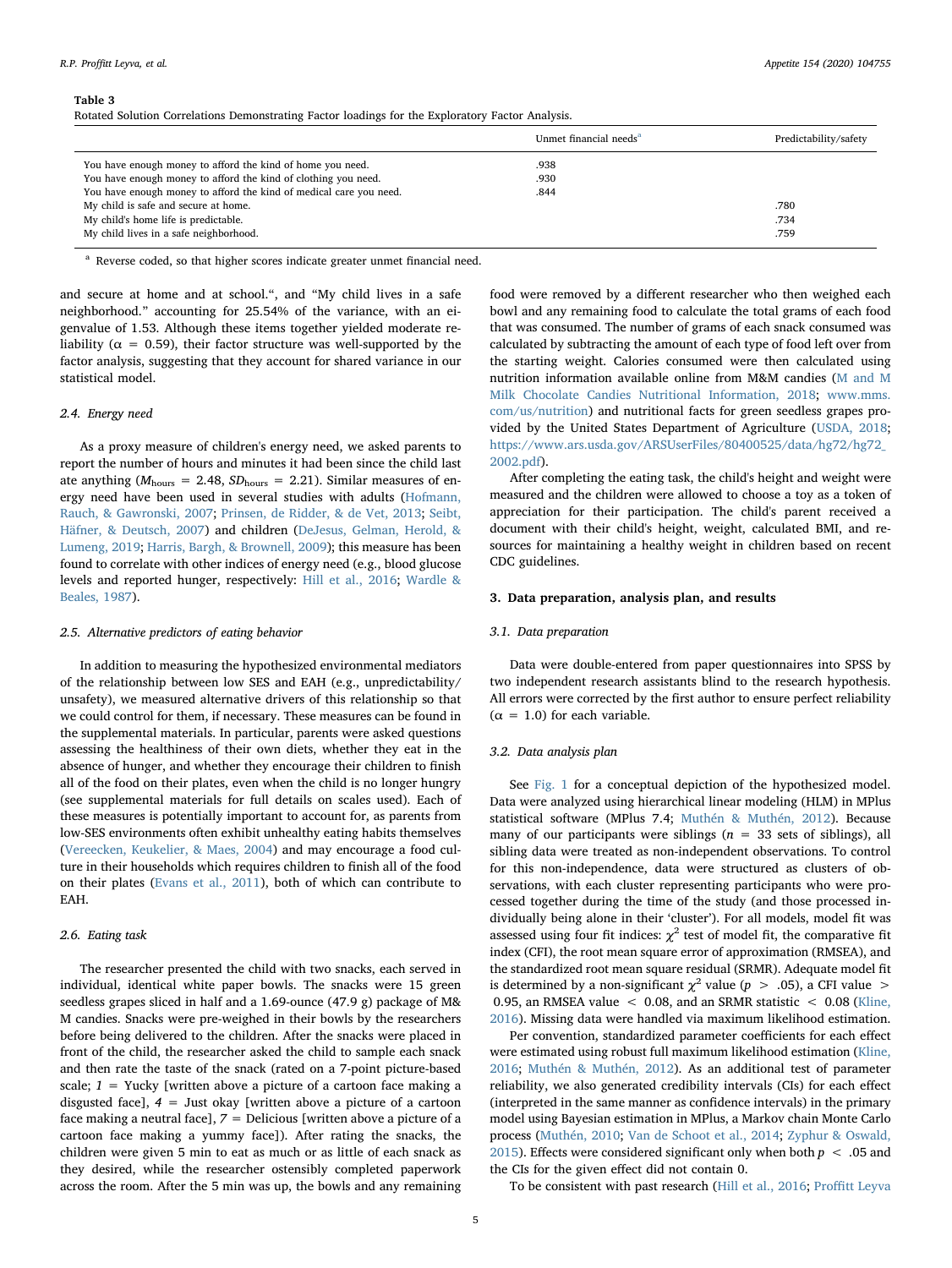[& Hill, 2018](#page-9-15)), and to address potential alternative explanations for the predicted effects, we first tested for the inclusion of the following variables as covariates in our model: sex, parents' tendency to eat in the absence of hunger, parents' dietary health, family food culture, child's weight, child's age, and reported liking of each food item (grapes, M& Ms). Only statistically significant covariates were retained in the main model; however, we also report the results of the main model without these covariates included in the supplementary materials.

The first set of paths in our primary structural path model (see [Fig. 1](#page-3-0)) assessed whether SES predicts the three related, but conceptually distinct potential mediators of the link between low childhood SES and EAH: food insecurity, unmet financial needs, and predictability/safety. The second set of paths tested whether food intake (calories consumed) was predicted by (1) each of the three potential mediators, (2) energy need (i.e., time since child last ate), and/or (3) an interaction between energy need and each of the potential mediators. Based on theory ([Ellis](#page-9-11) [et al., 2009](#page-9-11); [Maner et al., 2017;](#page-9-38) [Simpson et al., 2012;](#page-10-8) [Szepsenwol et al.,](#page-10-9) [2017\)](#page-10-9) and the results of previous research (Proffi[tt Leyva & Hill, 2018](#page-9-15)), we predicted that predictability/safety would interact with energy need to predict food intake. Specifically, we predicted that children from homes that are characterized by higher levels of predictability/safety would eat a greater number of calories when hungry than when full. Conversely, we predicted that children from homes that are characterized by low levels of predictability/safety would consume a comparable number of calories, regardless of energy need.

#### 3.3. Results: test of covariates

Descriptive statistics are displayed in [Table 4.](#page-5-0) First, we examined whether any of our covariates (i.e., sex, parents' tendency to eat in the absence of hunger, parents' dietary health, family food culture, weight, age, and liking of the two snacks) had an influence on participants' calorie intake or interacted with energy need to predict calorie intake. As expected, the children's liking of both the M&Ms,  $\beta = 0.26$ ,  $SE = 0.07$ ,  $t = 3.77$ ,  $p < .001$ , and the grapes,  $\beta = 0.16$ ,  $SE = 0.08$ ,  $t = 2.04$ ,  $p = .04$ , predicted calorie intake, with greater liking predicting higher calorie consumption. Additionally, child age also predicted calorie intake,  $\beta = 0.31$ ,  $SE = 0.15$ ,  $t = 2.08$ ,  $p = .04$ , with older children consuming more calories than younger children. Liking of each of the food items and child's age were therefore included as covariates in the target analysis. No relationship between calorie consumption and the remaining proposed covariates reached significance (sex, parents' tendency to eat in the absence of hunger, parents' dietary health, family food culture [i.e., rules for eating all of the food on one's plate], or child's weight) (all  $ps > .08$ ). Therefore, these variables were not included in subsequent models. Moreover, there were no significant interactions between any of the proposed covariates and energy need in predicting calorie consumption (all ps > .47).

#### <span id="page-5-0"></span>Table 4

Descriptive statistics for key variables.

| Key Variables                       | Mean $(SD)$    | Range          |
|-------------------------------------|----------------|----------------|
| Subjective SES                      | 3.86 (0.73)    | $1 - 6$        |
| Environmental Predictability/Safety | 6.36(0.85)     | $1 - 7$        |
| Unmet Financial Needs               | 2.12(1.50)     | $1 - 7$        |
| Food Insecurity                     | 1.16(0.50)     | $1 - 3$        |
| Energy Need (Hours Since Last Ate)  | 2.48(2.21)     | $0.17 - 16.00$ |
| Calories Consumed                   | 150.08 (85.92) | $0 - 320.61$   |
| Parents' Diet Health                | 4.68(1.29)     | $1 - 7$        |
| Parents' EAH                        | 3.68(1.37)     | $1 - 7$        |
| Family Food Culture                 | 4.98 (1.97)    | $1 - 7$        |
| Liking of M&M's                     | 6.44(1.33)     | $1 - 7$        |
| Liking of Grapes                    | 6.09(1.65)     | $1 - 7$        |
| Child Bodyweight (lbs.)             | 64.48 (29.20)  | $26 - 154$     |
| Age                                 | 7.12 (2.75)    | $3 - 7$        |

#### 3.4. Preliminary analyses: conceptual replication of previous findings

Before testing the primary structural path model, we first conducted analyses to examine whether there was a significant relationship between low childhood SES and EAH. We did this to test whether we would be able to conceptually replicate the pattern observed in adults from low-SES environments (see [Hill et al., 2016\)](#page-9-14) in our sample fo children ages 3–14.

Results revealed that, consistent with previous research [\(Hill et al.,](#page-9-14) [2016\)](#page-9-14), there was a significant interaction between childhood SES and energy need,  $\beta = -0.13$ ,  $SE = 0.06$ ,  $t = -2.16$ ,  $p = .03$ , with children from high-SES environments eating a greater number of calories when energy need was high (compared to when low),  $\beta = 1.86$ ,  $SE = 0.76$ ,  $t = 2.44$ ,  $p = .02$ , but those from low-SES environments eating a comparable number of calories irrespective of energy need,  $\beta = 0.03$ ,  $SE = 0.12, t = 0.24, p = .81.$ 

## 3.5. Target analysis: factors characterizing low SES and eating in the absence of hunger

We next tested the primary structural path model in which we assessed the indirect impact of low childhood SES on EAH through each predictability/safety, food insecurity, and lack of financial resources, all of which are inherent in low-SES environments. Number of hours since last having eaten (energy need) was positively skewed, and thus natural log-transformed to normalize the distribution and improve model fit (see [Table 5](#page-5-1) for fit statistics); this transformation normalized the distribution and improved all model fit indices, but did not change the pattern or significance of the results. After this transformation, results revealed good model fit. As predicted, higher-SES children were exposed to more predictable, safer environments,  $\beta = 0.18$ ,  $SE = 0.06$ ,  $t = 2.98, p = .003, 95\% \text{ CI} = [0.01, 0.34], \text{had fewer unmet financial}$ needs,  $\beta = -0.46$ ,  $SE = 0.06$ ,  $t = -7.37$ ,  $p < .001$ , 95% CI = [-0.57,  $-0.29$ ], and were less food insecure,  $\beta$  =  $-0.20$ , SE = 0.010,  $t = -2.04$ ,  $p = .04$ , 95% CI = [-0.34, -0.03], than lower-SES children.

Next, results revealed that there was a main effect of energy need on calorie intake,  $β = 0.15$ ,  $SE = 0.07$ ,  $t = 2.17$ ,  $p = .033$ , with children who went longer without eating prior to the session consuming more calories than those who had eaten more recently. The CIs for this main effect, however, were not significant,  $95\%$  CI = [-0.02, 0.29]. The main effects were also not significant for predictability/safety,  $\beta = -0.05$ ,  $SE = 0.07$ ,  $t = -0.64$ ,  $p = .52$ , 95% CI = [.-0.21, 0.11], unmet financial needs,  $\beta = -0.02$ ,  $SE = 0.09$ ,  $t = -0.23$ ,  $p = .82$ , 95% CI = [.-0.20, 0.15], or food insecurity,  $\beta = 0.03$ ,  $SE = 0.07$ ,  $t = 0.47$ ,  $p = .64, 95\% \text{ CI} = [-0.13, 0.20].$  However, as predicted, there was a significant interaction between energy need and predictability/safety on children's food intake,  $β = 0.21$ ,  $SE = 0.08$ ,  $t = 2.63$ ,  $p = .008$ , 95%  $CI = [0.03, 0.36]$  (see [Fig. 2](#page-6-0) for interaction effect).

To probe this interaction, two sets of simple slopes analyses were conducted. The first examined the impact of predictability/safety on calorie intake at high  $(+1 SD)$  and low  $(-1 SD)$  levels of energy need. The second examined the impact of energy need on calorie intake at high (+1 SD) and low (−1 SD) levels of environmental predictability/

<span id="page-5-1"></span>

| Table 5 |                                  |
|---------|----------------------------------|
|         | Summary of model fit statistics. |

| Model                            | $\chi^2$ (df)  | <b>CFI</b> | <b>RMSEA</b> | <b>SRMR</b> |
|----------------------------------|----------------|------------|--------------|-------------|
| Primary Model -Untransformed     | $119.75(44)$ * | .57        | -11          | .14         |
| Primary Model - Transformed      | 35.84 (44)     | 1.00       | .00          | .07         |
| Primary Model without Covariates | 17.07 (24)     | 1.00       | .00          | .07         |

Note. CFA = confirmatory factor analysis; CFI = comparative fit index; RMSEA = root mean square error of approximation; SRMR = standardized root mean square residual. 'Transformed' refers to a natural log-transformation to the energy need variable. \* $p < .05$ .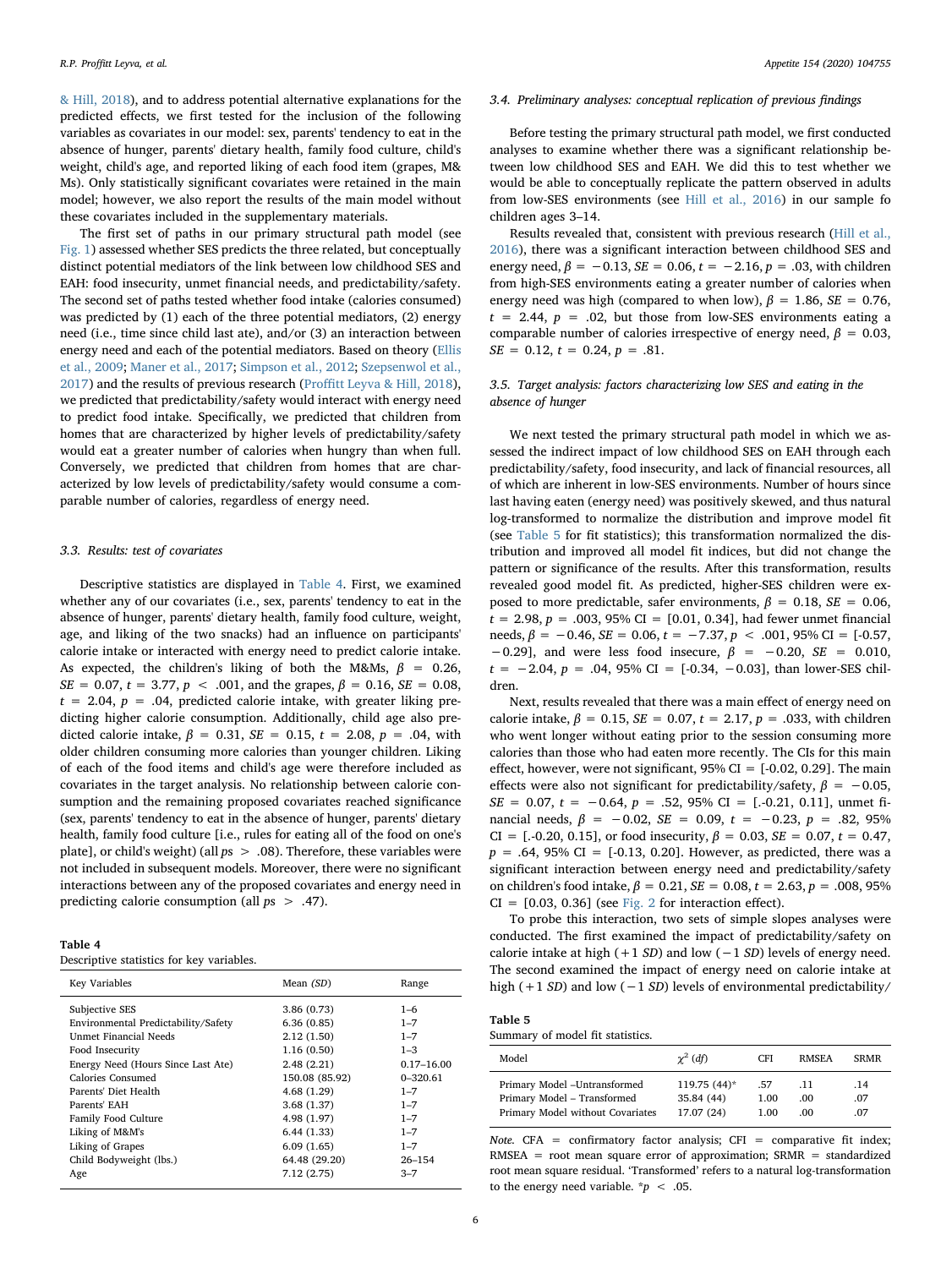<span id="page-6-0"></span>

Fig. 2. The impact of environmental predictability/safety on eating behavior at different levels of energy need. "Hungry" and "Full" refer to the amount of time that had passed since participants had last easten anything  $($  + and  $-$  1 standard deviation above/below the mean, respectively, on the measure "How long has it been since your child has last eaten anything?").

safety. Examining the impact of predictability/safety at high and low levels of energy need revealed that, for children who were hungry (i.e., energy need was high), environmental predictability/safety did not impact the number of calories consumed,  $\beta = 0.09$ ,  $SE = 0.09$ ,  $t = 0.99$ ,  $p = .32$ . However, for children who were full (i.e., energy need was low), lower environmental predictability/safety significantly predicted greater calorie intake,  $\beta = -0.46$ ,  $SE = 0.13$ ,  $t = -3.66$ ,  $p < .001$ , with those from more predictable/safe environments eating fewer calories than those from unpredictable/unsafe environments.

The impact of energy need on calorie intake at different levels of environmental predictability/safety was next examined. Results revealed that, for children from more predictable, safer environments, energy need significantly predicted calorie consumption,  $\beta = 0.45$ ,  $SE = 0.13$ ,  $t = 3.57$ ,  $p < .001$ , with children eating more calories when energy need was high compared to when energy need was low. There was no such relationship found for children from environments lower in predictability/safety, however,  $\beta$  = -.07, SE = 0.09,  $t = -0.78$ ,  $p = .43$ . In other words, children from more predictable, safer environments were eating according to energy need, while children from more unpredictable, unsafe environments ate a comparable number of calories regardless of whether energy need was high or low. Neither unmet financial needs ( $p = .33,95\%$  CI = [-0.27, 0.12]) nor food insecurity ( $p = .07, 95\%$  CI = [-0.05, 0.30]) interacted with participant energy need to predict food intake (see Supplemental Analysis S1 in supplemental materials for more details).

Overall, the primary model accounted for 19.8% of the variance in calorie intake with significant covariates including in the model, and 11.5% of the variance in this outcome when these covariates were excluded. Excluding covariates did not, however, change the pattern or significance of any effects in the primary model (see Supplemental Analysis S2 in supplemental materials for results without covariates).

## 3.6. Follow-up analysis: factors characterizing low SES and eating in the absence of hunger for children younger than eight years old  $(n = 77)$

We performed a targeted follow-up analysis to examine whether the interaction between environmental predictability/safety and energy need predicted calorie consumption in children younger than eight years old  $(n = 77)$ . As in the primary model, there was a significant two-way interaction between predictability/safety and energy need on participants' calorie intake,  $β = 0.26$ ,  $SE = 0.10$ ,  $t = 2.63$ ,  $p = .009$ , 95% CI = [0.05, 0.45].

To probe this interaction, we conducted two sets of simple slopes analyses; the first was conducted at both high  $(+1 S_D)$  and low  $(-1$  $SD$ ) levels of the energy need variable and the second at high  $(+1 SD)$ and low (−1 SD) levels of environmental predictability/safety. Examining the effect of predictability/safety on calorie consumption at high and low levels of energy need revealed that, for children who were hungry (i.e., energy need was high), environmental predictability/ safety did not impact the number of calories consumed,  $\beta = -0.03$ ,  $SE = 0.09$ ,  $t = -0.30$ ,  $p = .77$ . However, for children who were full (i.e., energy need was low), lower environmental predictability/safety significantly predicted greater calorie intake,  $\beta = -0.33$ ,  $SE = 0.12$ ,  $t = -2.73$ ,  $p = .006$ , replicating the pattern observed in the full sample.

We next examined the impact of energy need on food intake at different levels of environmental predictability/safety. Results revealed that, for children from more predictable, safer environments, energy need significantly predicted calorie consumption,  $\beta = 0.44$ ,  $SE = 0.18$ ,  $t = 2.44$ ,  $p = .02$ , with children eating more calories when energy need was high compared to when energy need was low. There was no such relationship found for children from more unpredictable, unsafe environments,  $\beta = -.22$ ,  $SE = 0.12$ ,  $t = -1.77$ ,  $p = .08$ . These results also replicated the pattern observed in the full sample. However, it is worthy of nothing that, although not conventionally significant, children under eight in relatively unpredictable, unsafe environments trended toward actually eating more when their energy need was low compared to when it was high. Overall, these results provide initial evidence that environmental unpredictability leads to EAH, even in children younger than eight.

## 3.7. Follow-up analysis: factors characterizing low SES and eating in the absence of hunger for children eight years and older ( $n = 64$ )

We performed a second follow-up analysis to examine whether the interaction between environmental predictability/safety and energy need predicted calorie consumption in children eight years and older  $(n = 64)$ . Similar to the primary model, as well as the model tested in children younger than eight years old, the two-way interaction between predictability/safety and energy need trended toward significance,  $\beta = 0.29$ ,  $SE = 0.17$ ,  $t = -1.76$ ,  $p = .08$ ,  $95\%$  CI = [-0.35, 0.73].

We again probed this interaction using two sets of simple slopes analyses; first at both high  $(+1 SD)$  and low  $(-1 SD)$  levels of the energy need variable and again at high  $(+1 SD)$  and low  $(-1 SD)$  levels of environmental predictability/safety. Results revealed that, for children who were hungry (i.e., energy need was high), environmental predictability/safety did not impact the number of calories consumed,  $\beta = -0.21$ ,  $SE = 0.16$ ,  $t = -1.33$ ,  $p = .18$ ,  $95\%$  CI = [-0.55, 0.18]. However, for children who were full (i.e., energy need was low), lower environmental predictability/safety predicted greater calorie intake,  $\beta = -0.42$ ,  $SE = 0.21$ ,  $t = -1.97$ ,  $p = .049$ ,  $95\%$  CI = [-0.97, 0.35], similar to the patterns observed both in the full sample and in younger children. Note that the creditbility interval for this effect did contain 0.

We next examined the impact of energy need on food intake at different levels of environmental predictability/safety. Results revealed that, for children from more predictable, safer environments, energy need predicted calorie consumption,  $β = 0.56$ ,  $SE = 0.20$ ,  $t = 2.89$ ,  $p = .004, 95\% \text{ CI} = [-0.10, 0.94],$  with children eating more calories when energy need was high compared to when energy need was low. Note that, again, while the p-value was significant, the credibility interval contained 0. At low levels of predictability/safety, higher energy need did not predict caloric intake,  $β = −0.03$ ,  $SE = 0.23$ ,  $t = −0.11$ ,  $p = .91, 95\% \text{ CI} = [-0.74, 0.79].$ 

While the interaction was not statistically significant (as was true for the previous models), these results replicated the patterns observed in the full sample and in children younger than eight years old. The lack of statistical significance here may have been due to inadequate power to detect the predicted relationships in this relatively small sub-sample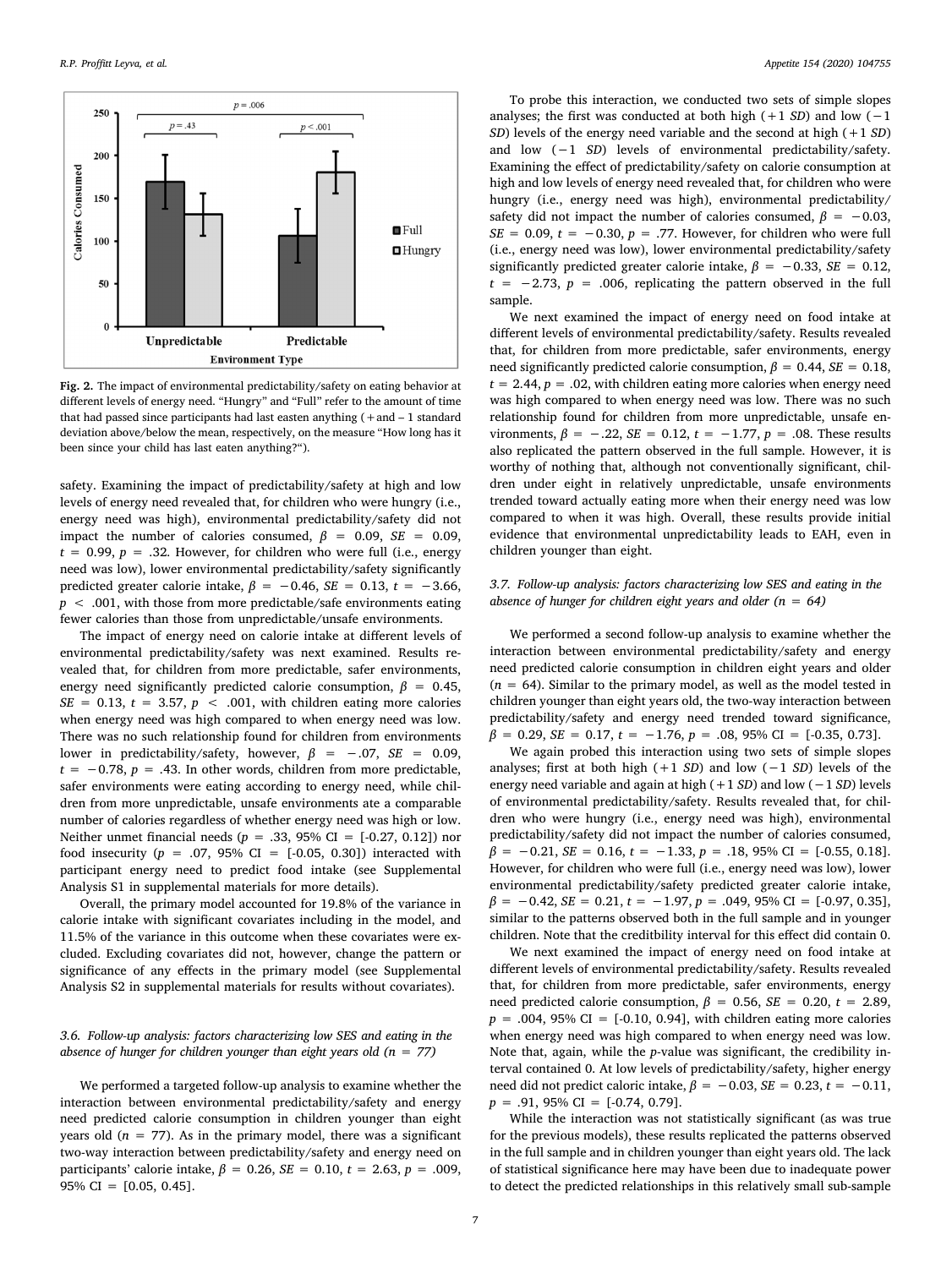of children ( $n = 64$ ).

#### 4. Discussion

Research indicates that low childhood SES is a major predictor of obesity in adulthood ([Gonzalez et al., 2012](#page-9-32); [Poulton et al., 2002;](#page-9-34) [Wells](#page-10-4) [et al., 2010\)](#page-10-4). We proposed that, in addition to the sociological factors known to contribute to this association [\(Baltrus, Everson-Rose, Lynch,](#page-8-10) [Raghunathan, & Kaplan, 2007](#page-8-10); [Laitinen, Power, & Järvelin, 2001](#page-9-51)), low childhood SES would also calibrate the mechanisms that guide food intake in ways that motivate EAH. Such mechanisms are hypothesized to be favored in these environments because they would help promote survival in harsh and unpredictable environments. Support for this hypothesis has been found across several studies in adult participants utilizing retrospective accounts of childhood environments as the key moderator of calorie intake under different levels of energy need ([Hill](#page-9-14) [et al., 2016;](#page-9-14) Proffi[tt Leyva & Hill, 2018](#page-9-15)). The current research was designed to build on this previous work, predicting that (a) contemporaneously measured childhood SES would predict EAH in children ages 3 to 14 and (b) that the link between low childhood SES and EAH would be driven by variation in levels of predictability/safety in home and neighborhood environments.

The results of the present study supported our predictions. Specifically, we found that children from higher-SES households were exposed to more predictable, safer environments, had fewer unmet financial needs, and had less food insecurity. In turn, environmental predictability/safety, but not other correlates of SES, interacted with energy need to predict calorie intake. Specifically, children from more predictable, safer environments ate according to energy need, consuming a greater number of calories when energy need was high compared to when it was low. On the other hand, children from more unpredictable, unsafe environments exhibited EAH. That is, they ate a similar number of calories irrespective of energy need. This same pattern of results was found in a follow-up analysis using only children in our sample younger than eight years old.

These results advance theory in several key ways. First, they demonstrate that SES-based differences in calorie regulation emerge early in life, as they were already manifest in our subsample of children ages 3 to 7. This is noteworthy because it indicates that energy-regulation strategies are likely sensitive to environmental cues that are present very early in development, a finding consistent with life history models of development [\(Belsky et al., 2012](#page-8-4); [Doom et al., 2016;](#page-9-24) [Simpson et al.,](#page-10-8) [2012\)](#page-10-8). Secondly, the current results suggest that, rather than being driven by food insecurity or unmet financial needs, which are perhaps more intuitive mediators of the link between low SES and EAH, this link was mediated by environmental predictability/safety. This is conceptually consistent with past research on energy regulation patterns observed in adults (Proffi[tt Leyva & Hill, 2018](#page-9-15)) and likely reflects developmental attunement to cues that have historically played an important role in minimizing energy shortfalls and starvation. Historically (and currently, in contemporary hunter-gatherer groups), the primary means by which individuals have buffered themselves against energy shortfalls has been through their social networks [\(Gurven & Kaplan,](#page-9-52) [2007;](#page-9-52) [Kaplan, Gurven, Hill, & Hurtado, 2005;](#page-9-53) [Petersen, Aarøe, Jensen,](#page-9-54) & [Curry, 2014\)](#page-9-54). The current results suggest that our energy regulation mechanisms may reflect this legacy, with their developmental trajectory being most sensitive to cues bearing on the predictability and safety of one's immediate environments. Our findings highlight that environmental unpredictability associated with low-SES environments, especially early in life, may be a critical intervention target for developing healthy energy-regulation strategies. For example, the results of the current research suggest that interventions focused on promoting home stability and neighborhood safety may be especially beneficial in facilitating healthy eating behaviors. Such inverventions may complement existing strategies for reducing childhood overweight and obesity status, such as those designed to increase access to healthy food options in low-income communities.

Our findings provide insight into a possible mechanism linking early life environments with adult overweight and obesity status (for a similar hypothesis, see [Dhurandhar, 2016](#page-9-55)). For example, research indicates that children who grow up in financially unstable families, particularly between the ages of 0–3, are at a significantly greater risk of obesity, even if their families moved out of poverty in later childhood ([Li, Mustillo, & Anderson, 2018](#page-9-56)). Conversely, they found that children growing up in financially stable families, but who later become poor, are not at a greater risk of overweight and obesity. Because patterns of eating behavior observed in childhood are relatively stable over time ([Fogel et al., 2018](#page-9-18)), the results of the current research suggest that EAH may be a behavioral mediator of the low childhood SES-obesity link. Future research is needed to examine, longitudinally, the relationship between early life environments, EAH, and energy balance and weight gain over time.

Although the current research did not find a correlation between food insecurity and EAH, others have observed a relationship between these variables (e.g., [Godsell, Randle, Bateson, & Nettle, 2019](#page-9-57); [Kral,](#page-9-58) [Chittams, & Moore, 2017;](#page-9-58) [Nettle et al., 2019](#page-9-59)). For example, in one study, researchers found that, in women, retrospectively-reported childhood food insecurity interacted with adult food insecurity to predict higher adult BMI, calorie intake, and greater liking ratings of chocolate [\(Nettle et al., 2019](#page-9-59)). Results such as this suggest that childhood food insecurity may be an important pathway to adult BMI, obesity, and energy-regulation strategies – particularly among those who remain food insecure as adults. The mixed results on the impact of food insecurity on EAH suggest that future research is needed to better understand how food insecurity over the lifespan impacts energy regulation.

An unanticipated pattern of results that was found in our study was that, for young children (our subsample of children ages 3–7), there was a trend indicating less food intake in the context of hunger than fullness. Although this pattern needs to be further explored in a larger sample of children under eight before any conclusions can be drawn from the observed pattern, it may indicate that energy dysregulation manifests itself in different ways in young children. That is, it is possible that early in development, children's eating reflects their lack of attunement to their body's hunger and satiety signals, but is not yet opportunistic (eating when food is available). Future research will be necessary to establish how EAH develops over time, as well as the mechanisms guiding its development.

There current research has important limitations that should be considered when interpreting the meaning of the presented results. First, our study was limited by our relatively abbreviated measures of each of the reported environmental measures. This was a limitation imposed by the nature of our data collection procedure (i.e., all data were collected in a museum setting and the number of questions that we were allowed to ask participants were strictly limited). For example, the current research used only a single-item measure of childhood SES and a three-item measure to assess predictability/safety. While we did replicate the findings of previous research that used a broader range of measures to assess the impact of childhood SES on EAH [\(Hill et al.,](#page-9-14) [2016\)](#page-9-14), it is possible that a greater number of measures to assess each predictability and safety may have revealed a unique role for each in predicting EAH. Future research would benefit from asking participants a broader range of questions assessing each unpredictability (without including measures of unpredictability stemming from a lack of safety) and safety. Such research would allow for a more precise test of the relative importance of each of these diminsions on the development of environmentally-contingent energy-regulation strategies.

Next, it is important to note that, because we collected data at a single point in time to assess children's tendencies towards EAH, these results may not reflect children's approach to food over time. A variety of factors may have influenced children's desire to eat snacks at this specific time, although we exercised great care to minimize these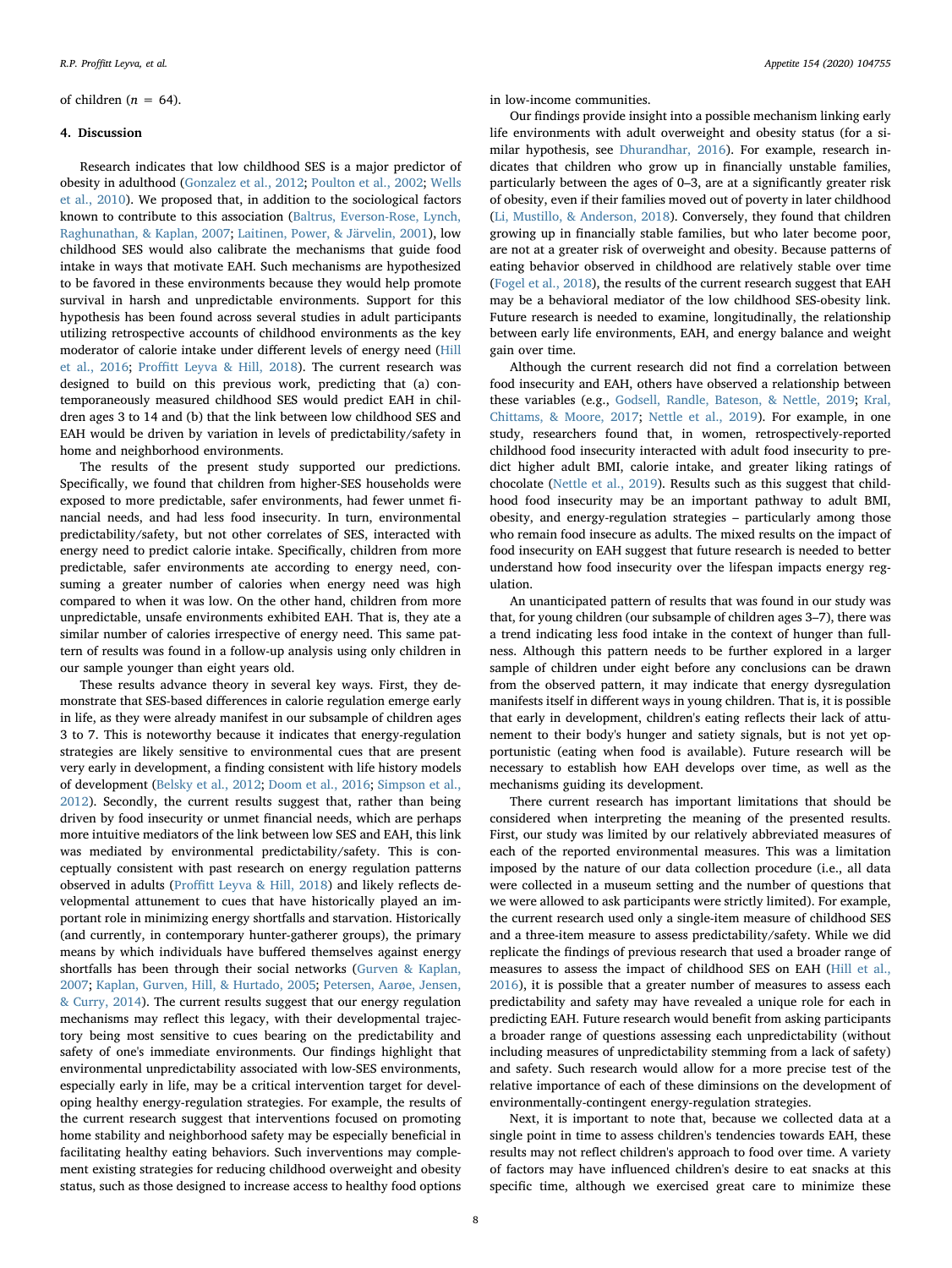through our research design. As behavior can vary across contexts, a single measurement of tendencies towards EAH may not fully capture the energy-regulation strategies of an individual. Moreover, EAH may also vary across food types. That we only offered two snacks to participants during the eating task is another potential limitation to consider. Future research may find that links between childhood environmental factors and EAH differ across foods varying in caloric content or gustatory properties.

Additionally, we aimed to determine the timing at which energyregulation strategies may be calibrated by one's early-life environment. While we found that these effects were present in our sample of children ranging from age 3–14, and in a subsample of our sample targeting those who were younger than eight years old, we were unable to analyze these effects for each individual age of children due to limited sample size and power concerns. Future research utilizing larger sample sizes would be invaluable in shedding light on the specific ages in which early life unpredictability may begin to reliably calibrate energy-regulation strategies. In addition to examining links between childhood environmental factors and EAH across a broader age range, future research would also benefit from examining these relationships in a more racially diverse sample. Although the current research included a relatively diverse sample of children from a range of racial, ethnic, and socioeconomic backgrounds, the numbers of children in each category were too small to make meaningful comparisons between children based on variables such as race and enthicity. Such comparisons would provide needed inight into whether the observed relationship between predictability/safety and EAH operate across levels of race and ethnicity, which is a critical test to ensure the generalizability of the present findings to a sample more representative of the population as a whole.

Other researchers have also found sex differences in the effects of one's early-life environment on adult obesity outcomes [\(Kestilä et al.,](#page-9-4) [2009;](#page-9-4) [Nettle et al., 2019\)](#page-9-59). These differences may stem from sex differences in developmental timing, differences in environmental susceptibility during sensitive periods, or differences in stress response systems. While we did not find reliable sex differences in our sample, examining sex differences in the timing and etiology of one's early-life environment's impact on EAH and adult obesity should be a goal of future research.

Lastly, it is important to emphasize that the link between low earlylife SES and obesity risk is one that has many mediating variables. Accordingly, although it is possible that EAH plays a role in the low childhood SES-obesity link, it is likely one of many variables influential to this relationship. For example, others have proposed explanations for the relationship between low childhood SES and obesity that emphasize the impact of child insecurity, general stress, emotional turmoil, family strain and dysfunction, low self-esteem, and mental health issues ([Hemmingsson, 2018](#page-9-60)). While these midlevel factors may all influence energy-regulation strategies, many of these factors could also be considered to contribute to, or be an outcome of, environmental unpredictability.

Despite its limitations, the results of the current research have important implications for understanding the impact of environmental and social stressors on the development of children's eating strategies, which can lead to excessive calorie consumption, overweight status, and obesity. Considering that eating patterns established early in childhood often persist across time, this work has important public health implications for understanding that the obesity epidemic goes beyond basic nutritional choices. In particular, the results of the current research suggest that energy dysregulation emerges early in childhood – long before children are making food choices on their own – and these patterns are fueled more by psychosocial factors (predictability/safety) than resource availability, per se. These patterns should be taken seriously as we consider the future for interventions targeted at deceasing rates of obesity among children from low- and middle-income families. For example, the present research suggests that interventions should target features of a child's environment can be made to feel safer and

more predictable. Additionally, they suggest that these interventions need to begin early (prior to early childhood). Although the development and implementation of such interventions may seem daunting, the overall message is one of hope. The link between low childhood SES and obesity is not inevitable. It is an association that can be severed by thoughtful interventions.

## Acknowledgements

We would like to thank the Texas Christian University, College of Science and Engineering Research Center (SERC) for research funding to conduct this project. We would also like to thank the Fort Worth Museum of Science and History and Dr. Debbie Cockerham, Director of the Research and Learning Center, for allowing us to collect data with museum visitors. Last, we would like to thank Megan Henderson, Giselle Barcena, Sarah Schad, Caitlin Kearney, and Sarah Sullivan for assistance with data collection.

#### Appendix A. Supplementary data

Supplementary data to this article can be found online at [https://](https://doi.org/10.1016/j.appet.2020.104755) [doi.org/10.1016/j.appet.2020.104755](https://doi.org/10.1016/j.appet.2020.104755).

## Author contributions

R.P·P.L. and S.E.H conceived the idea, designed the project, collected the data, and wrote the paper. S.M. and J.G. assisted in writing the paper and analyzed the data. E.M.R. and R.P·P.L. also assisted in conducting data analyses. B.J.E. assisted in designing the study and writing the paper. All authors discussed the results and contributed to the final manuscript.

## Ethics statement

This research was approved by the Texas Christian University Institutional Review Board and the Executive Board of the FWMSH. All data were collected in the museum's Research Learning Center, which is an area in the museum dedicated to community participation in science. Each family began by the parent/legal guardian providing written informed consent and the child providing written assent or verbal assent (depending on child's age).

Each of the researchers have no conflicts of interest to disclose.

#### References

- <span id="page-8-10"></span>[Baltrus, P. T., Everson-Rose, S. A., Lynch, J. W., Raghunathan, T. E., & Kaplan, G. A.](http://refhub.elsevier.com/S0195-6663(19)31648-4/sref1) [\(2007\). Socioeconomic position in childhood and adulthood and weight gain over 34](http://refhub.elsevier.com/S0195-6663(19)31648-4/sref1) [years: The Alameda County study.](http://refhub.elsevier.com/S0195-6663(19)31648-4/sref1) Annals of Epidemiology, 17(8), 608–614.
- <span id="page-8-5"></span>[Barrett, C. B. \(2010\). Measuring food insecurity.](http://refhub.elsevier.com/S0195-6663(19)31648-4/sref2) Science, 327(5967), 825–828.
- <span id="page-8-1"></span>[Baum, C. L., II, & Ruhm, C. J. \(2009\). Age, socioeconomic status and obesity growth.](http://refhub.elsevier.com/S0195-6663(19)31648-4/sref3) [Journal of Health Economics, 28](http://refhub.elsevier.com/S0195-6663(19)31648-4/sref3)(3), 635–648.
- <span id="page-8-4"></span>[Belsky, J., Schlomer, G. L., & Ellis, B. J. \(2012\). Beyond cumulative risk: Distinguishing](http://refhub.elsevier.com/S0195-6663(19)31648-4/sref4) [harshness and unpredictability as determinants of parenting and early life history](http://refhub.elsevier.com/S0195-6663(19)31648-4/sref4) strategy. [Developmental Psychology, 48](http://refhub.elsevier.com/S0195-6663(19)31648-4/sref4)(3), 662.
- <span id="page-8-8"></span>[Belsky, J., Steinberg, L., & Draper, P. \(1991\). Childhood experience, interpersonal de](http://refhub.elsevier.com/S0195-6663(19)31648-4/sref5)[velopment, and reproductive strategy: An evolutionary theory of socialization.](http://refhub.elsevier.com/S0195-6663(19)31648-4/sref5) Child [Development, 62](http://refhub.elsevier.com/S0195-6663(19)31648-4/sref5)(4), 647–670.
- <span id="page-8-9"></span>[Bickel, G., Nord, M., Price, C., Hamilton, W., & Cook, J. \(2000\).](http://refhub.elsevier.com/S0195-6663(19)31648-4/sref6) Guide to measuring household food security. [Alexandria: Department of Agriculture Food and Nutrition](http://refhub.elsevier.com/S0195-6663(19)31648-4/sref6) [Service.](http://refhub.elsevier.com/S0195-6663(19)31648-4/sref6)
- <span id="page-8-7"></span>[Biro, F. M., & Wien, M. \(2010\). Childhood obesity and adult morbidities.](http://refhub.elsevier.com/S0195-6663(19)31648-4/sref7) American Journal [of Clinical Nutrition, 91](http://refhub.elsevier.com/S0195-6663(19)31648-4/sref7)(5), 1499S–1505S.
- <span id="page-8-2"></span>[Brumbach, B. H., Figueredo, A. J., & Ellis, B. J. \(2009\). E](http://refhub.elsevier.com/S0195-6663(19)31648-4/sref8)ffects of harsh and unpredictable [environments in adolescence on development of life history strategies.](http://refhub.elsevier.com/S0195-6663(19)31648-4/sref8) Human Nature, 20[\(1\), 25](http://refhub.elsevier.com/S0195-6663(19)31648-4/sref8)–51.
- <span id="page-8-0"></span>[Calle, E. E., & Kaaks, R. \(2004\). Overweight, obesity and cancer: Epidemiological evi](http://refhub.elsevier.com/S0195-6663(19)31648-4/sref9)[dence and proposed mechanisms.](http://refhub.elsevier.com/S0195-6663(19)31648-4/sref9) Nature Reviews Cancer, 4(8), 579.
- <span id="page-8-3"></span>Charnov, E. L. (1993). [Life history invariants: Some explorations of symmetry in evolutionary](http://refhub.elsevier.com/S0195-6663(19)31648-4/sref10) ecology, Vol. 6[. USA: Oxford University Press.](http://refhub.elsevier.com/S0195-6663(19)31648-4/sref10)
- <span id="page-8-6"></span>[Coleman-Jensen, A., Rabbitt, M. P., Gregory, C., & Singh, A. \(2016\).](http://refhub.elsevier.com/S0195-6663(19)31648-4/sref11) Household food se[curity in the United States in 2015. ERR-215.](http://refhub.elsevier.com/S0195-6663(19)31648-4/sref11) U.S. Department of Agriculture, Economic [Research Service](http://refhub.elsevier.com/S0195-6663(19)31648-4/sref11).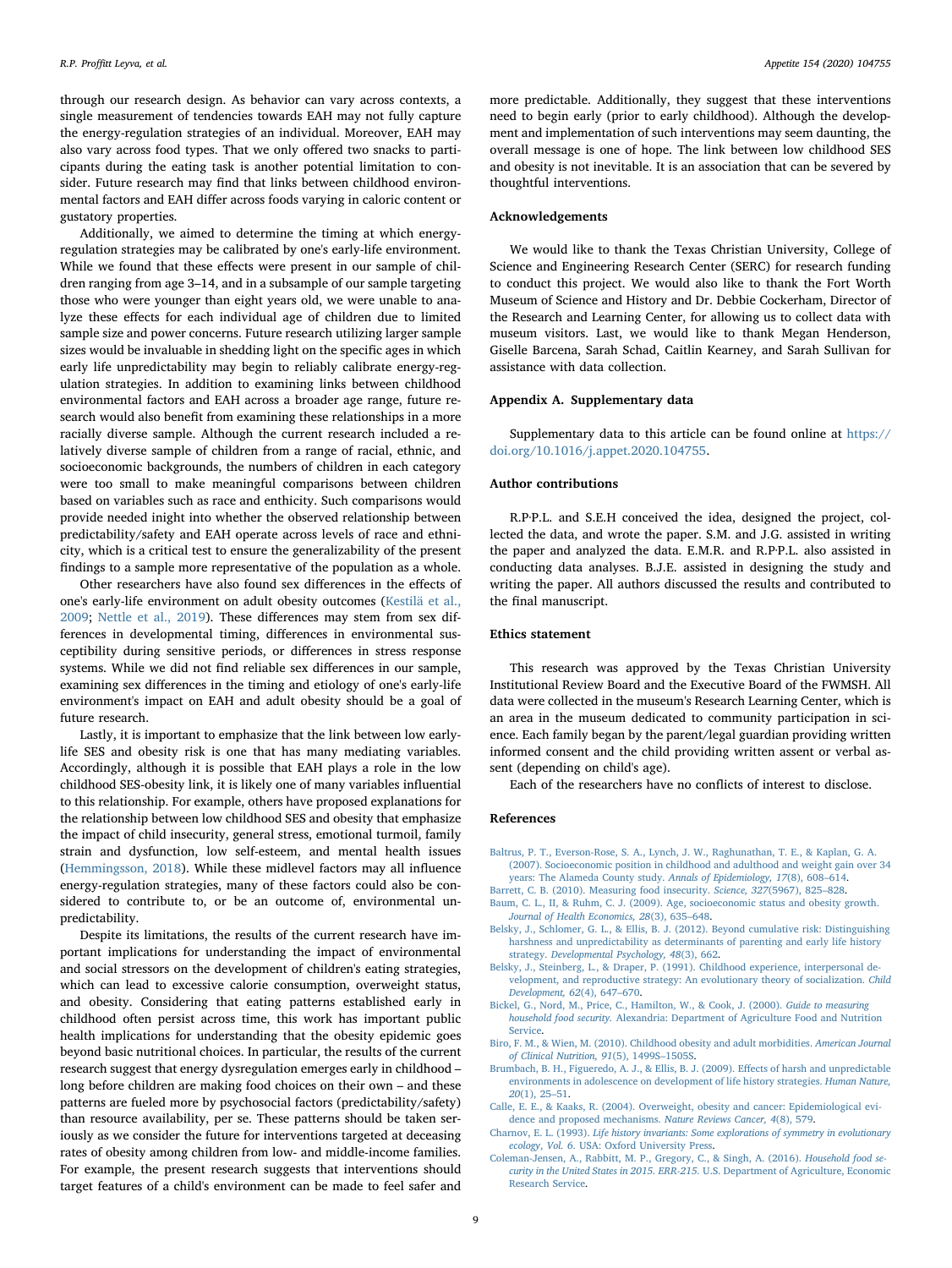- <span id="page-9-40"></span>[Conger, R. D., Ge, X., Elder, G. H., Jr., Lorenz, F. O., & Simons, R. L. \(1994\). Economic](http://refhub.elsevier.com/S0195-6663(19)31648-4/sref12) [stress, coercive family process, and developmental problems of adolescents.](http://refhub.elsevier.com/S0195-6663(19)31648-4/sref12) Child [Development, 65](http://refhub.elsevier.com/S0195-6663(19)31648-4/sref12)(2), 541–561.
- <span id="page-9-39"></span>[Connell, C. L., Nord, M., Lofton, K. L., & Yadrick, K. \(2004\). Food security of older](http://refhub.elsevier.com/S0195-6663(19)31648-4/sref13) [children can be assessed using a standardized survey instrument.](http://refhub.elsevier.com/S0195-6663(19)31648-4/sref13) Journal of Nutrition, 134[\(10\), 2566](http://refhub.elsevier.com/S0195-6663(19)31648-4/sref13)–2572.
- <span id="page-9-7"></span>[Conti, G., Heckman, J., & Urzua, S. \(2010\). The education-health gradient.](http://refhub.elsevier.com/S0195-6663(19)31648-4/sref14) The American [Economic Review, 100](http://refhub.elsevier.com/S0195-6663(19)31648-4/sref14)(2), 234–238.
- <span id="page-9-9"></span>[Cummins, S., Flint, E., & Matthews, S. A. \(2014\). New neighborhood grocery store in](http://refhub.elsevier.com/S0195-6663(19)31648-4/sref15)[creased awareness of food access but did not alter dietary habits or obesity.](http://refhub.elsevier.com/S0195-6663(19)31648-4/sref15) Health Affairs, 33[\(2\), 283](http://refhub.elsevier.com/S0195-6663(19)31648-4/sref15)–291.
- <span id="page-9-44"></span>[DeJesus, J. M., Gelman, S. A., Herold, I., & Lumeng, J. C. \(2019\). Children eat more food](http://refhub.elsevier.com/S0195-6663(19)31648-4/sref16) [when they prepare it themselves.](http://refhub.elsevier.com/S0195-6663(19)31648-4/sref16) Appetite, 133, 305–312.
- <span id="page-9-31"></span>[Deshmukh-Taskar, P., Nicklas, T. A., Morales, M., Yang, S. J., Zakeri, I., & Berenson, G. S.](http://refhub.elsevier.com/S0195-6663(19)31648-4/sref17) [\(2006\). Tracking of overweight status from childhood to young adulthood: The bo](http://refhub.elsevier.com/S0195-6663(19)31648-4/sref17)galusa heart study. [European Journal of Clinical Nutrition, 60](http://refhub.elsevier.com/S0195-6663(19)31648-4/sref17)(1), 48.
- <span id="page-9-55"></span>[Dhurandhar, E. J. \(2016\). The food-insecurity obesity paradox: A resource scarcity hy](http://refhub.elsevier.com/S0195-6663(19)31648-4/sref18)pothesis. [Physiology & Behavior, 162](http://refhub.elsevier.com/S0195-6663(19)31648-4/sref18), 88–92.
- <span id="page-9-24"></span>[Doom, J. R., Vanzomeren-Dohm, A. A., & Simpson, J. A. \(2016\). Early unpredictability](http://refhub.elsevier.com/S0195-6663(19)31648-4/sref19) [predicts increased adolescent externalizing behaviors and substance use: A life his](http://refhub.elsevier.com/S0195-6663(19)31648-4/sref19)tory perspective. [Development and Psychopathology, 28](http://refhub.elsevier.com/S0195-6663(19)31648-4/sref19)(4pt2), 1505–1516.
- <span id="page-9-8"></span>[Drewnowski, A., & Specter, S. E. \(2004\). Poverty and obesity: The role of energy density](http://refhub.elsevier.com/S0195-6663(19)31648-4/sref20) and energy costs. [American Journal of Clinical Nutrition, 79](http://refhub.elsevier.com/S0195-6663(19)31648-4/sref20)(1), 6–16.
- <span id="page-9-21"></span>[Ellis, B. J., Del Giudice, M., Dishion, T. J., Figueredo, A. J., Gray, P., Griskevicius, V., et al.](http://refhub.elsevier.com/S0195-6663(19)31648-4/sref21) [\(2012\). The evolutionary basis of risky adolescent behavior: Implications for science,](http://refhub.elsevier.com/S0195-6663(19)31648-4/sref21) policy, and practice. [Developmental Psychology, 48](http://refhub.elsevier.com/S0195-6663(19)31648-4/sref21)(3), 598.
- <span id="page-9-11"></span>[Ellis, B. J., Figueredo, A. J., Brumbach, B. H., & Schlomer, G. L. \(2009\). Fundamental](http://refhub.elsevier.com/S0195-6663(19)31648-4/sref22) [dimensions of environmental risk.](http://refhub.elsevier.com/S0195-6663(19)31648-4/sref22) Human Nature, 20(2), 204–268.
- <span id="page-9-27"></span>[Evans, G. W. \(2004\). The environment of childhood poverty.](http://refhub.elsevier.com/S0195-6663(19)31648-4/sref23) American Psychologist, 59[\(2\), 77](http://refhub.elsevier.com/S0195-6663(19)31648-4/sref23).
- <span id="page-9-29"></span>[Evans, G. W., Eckenrode, J., & Marcynyszyn, L. \(2010\).](http://refhub.elsevier.com/S0195-6663(19)31648-4/sref24) Poverty and chaos. Chaos and its infl[uence on children's development: An ecological perspective.](http://refhub.elsevier.com/S0195-6663(19)31648-4/sref24) Washington, DC: [American Psychological Association.](http://refhub.elsevier.com/S0195-6663(19)31648-4/sref24)
- <span id="page-9-46"></span>[Evans, A., Seth, J. G., Smith, S., Harris, K. K., Loyo, J., Spaulding, C., et al. \(2011\).](http://refhub.elsevier.com/S0195-6663(19)31648-4/sref25) [Parental feeding practices and concerns related to child underweight, picky eating,](http://refhub.elsevier.com/S0195-6663(19)31648-4/sref25) and using food to calm diff[er according to ethnicity/race, acculturation, and income.](http://refhub.elsevier.com/S0195-6663(19)31648-4/sref25) [Maternal and Child Health Journal, 15](http://refhub.elsevier.com/S0195-6663(19)31648-4/sref25)(7), 899–909.
- <span id="page-9-16"></span>Feig, [E. H., Piers, A. D., Kral, T. V., & Lowe, M. R. \(2018\). Eating in the absence of hunger](http://refhub.elsevier.com/S0195-6663(19)31648-4/sref26) [is related to loss-of-control eating, hedonic hunger, and short-term weight gain in](http://refhub.elsevier.com/S0195-6663(19)31648-4/sref26) [normal-weight women.](http://refhub.elsevier.com/S0195-6663(19)31648-4/sref26) Appetite, 123, 317–324.
- <span id="page-9-17"></span>[Fisher, J. O., & Birch, L. L. \(2002\). Eating in the absence of hunger and overweight in girls](http://refhub.elsevier.com/S0195-6663(19)31648-4/sref27) from 5 to 7 y of age. [American Journal of Clinical Nutrition, 76](http://refhub.elsevier.com/S0195-6663(19)31648-4/sref27)(1), 226–231.
- <span id="page-9-18"></span>[Fogel, A., Mccrickerd, K., Fries, L. R., Goh, A. T., Quah, P. L., Chan, M. J., et al. \(2018\).](http://refhub.elsevier.com/S0195-6663(19)31648-4/sref28) [Eating in the absence of hunger: Stability over time and associations with eating](http://refhub.elsevier.com/S0195-6663(19)31648-4/sref28) [behaviours and body composition in children.](http://refhub.elsevier.com/S0195-6663(19)31648-4/sref28) Physiology & Behavior, 192, 82–89.
- <span id="page-9-57"></span>[Godsell, S., Randle, M., Bateson, M., & Nettle, D. \(2019\). Food insecurity moderates the](http://refhub.elsevier.com/S0195-6663(19)31648-4/sref29) acute eff[ect of subjective socioeconomic status on food consumption.](http://refhub.elsevier.com/S0195-6663(19)31648-4/sref29) Frontiers in [Psychology, 10](http://refhub.elsevier.com/S0195-6663(19)31648-4/sref29), 1886.
- <span id="page-9-32"></span>Gonzalez, A., Boyle, M. H., Georgiades, K., Duncan, L., Atkinson, L. R., & MacMillan, H. L. (2012). Childhood and family influences on body mass index in early adulthood: Findings from the Ontario Child Health Study. BMC Public Health, 12, 755. [https://](https://doi.org/10.1186/1471- 2458-12-755) [doi.org/10.1186/1471- 2458-12-755](https://doi.org/10.1186/1471- 2458-12-755).
- <span id="page-9-33"></span>[Gordon-Larsen, P., Adair, L. S., Nelson, M. C., & Popkin, B. M. \(2004\). Five-year obesity](http://refhub.elsevier.com/S0195-6663(19)31648-4/sref31) [incidence in the transition period between adolescence and adulthood: The National](http://refhub.elsevier.com/S0195-6663(19)31648-4/sref31) [Longitudinal Study of Adolescent Health.](http://refhub.elsevier.com/S0195-6663(19)31648-4/sref31) American Journal of Clinical Nutrition, 80(3), 569–[575](http://refhub.elsevier.com/S0195-6663(19)31648-4/sref31).
- <span id="page-9-23"></span>[Griskevicius, V., Ackerman, J. M., Cantú, S. M., Delton, A. W., Robertson, T. E., Simpson,](http://refhub.elsevier.com/S0195-6663(19)31648-4/sref32) [J. A., et al. \(2013\). When the economy falters, do people spend or save? Responses to](http://refhub.elsevier.com/S0195-6663(19)31648-4/sref32) [resource scarcity depend on childhood environments.](http://refhub.elsevier.com/S0195-6663(19)31648-4/sref32) Psychological Science, 24(2), 197–[205](http://refhub.elsevier.com/S0195-6663(19)31648-4/sref32).
- <span id="page-9-20"></span>[Griskevicius, V., Delton, A. W., Robertson, T. E., & Tybur, J. M. \(2011a\). Environmental](http://refhub.elsevier.com/S0195-6663(19)31648-4/sref33) [contingency in life history strategies: The in](http://refhub.elsevier.com/S0195-6663(19)31648-4/sref33)fluence of mortality and socioeconomic status on reproductive timing. [Journal of Personality and Social Psychology, 100](http://refhub.elsevier.com/S0195-6663(19)31648-4/sref33)(2), [241](http://refhub.elsevier.com/S0195-6663(19)31648-4/sref33).
- <span id="page-9-22"></span>[Griskevicius, V., Tybur, J. M., Delton, A. W., & Robertson, T. E. \(2011b\). The in](http://refhub.elsevier.com/S0195-6663(19)31648-4/sref34)fluence of [mortality and socioeconomic status on risk and delayed rewards: A life history theory](http://refhub.elsevier.com/S0195-6663(19)31648-4/sref34) approach. [Journal of Personality and Social Psychology, 100](http://refhub.elsevier.com/S0195-6663(19)31648-4/sref34)(6), 1015.
- <span id="page-9-52"></span>[Gurven, M., & Kaplan, H. \(2007\). Longevity among hunter](http://refhub.elsevier.com/S0195-6663(19)31648-4/sref35)‐gatherers: A cross‐cultural examination. [Population and Development Review, 33](http://refhub.elsevier.com/S0195-6663(19)31648-4/sref35)(2), 321–365.
- <span id="page-9-0"></span>[Hales, C. M., Fryar, C. D., Carroll, M. D., Freedman, D. S., & Ogden, C. L. \(2018\). Trends in](http://refhub.elsevier.com/S0195-6663(19)31648-4/sref36) [obesity and severe obesity prevalence in US youth and adults by sex and age, 2007-](http://refhub.elsevier.com/S0195-6663(19)31648-4/sref36) 2008 to 2015-2016. [Journal of the American Medical Association, 319](http://refhub.elsevier.com/S0195-6663(19)31648-4/sref36)(16), 1723–1725. [Hamid, M. S. A., & Sazlina, S. G. \(2019\). Interventions for obesity among schoolchildren:](http://refhub.elsevier.com/S0195-6663(19)31648-4/sref37)
- <span id="page-9-10"></span>[A systematic review and meta-analyses.](http://refhub.elsevier.com/S0195-6663(19)31648-4/sref37) PloS One, 14(1) e0209746. Hardt, [J., & Rutter, M. \(2004\). Validity of adult retrospective reports of adverse childhood](http://refhub.elsevier.com/S0195-6663(19)31648-4/sref38)
- <span id="page-9-35"></span>experiences: Review of the evidence. [Journal of Child Psychology and Ppsychiatry,](http://refhub.elsevier.com/S0195-6663(19)31648-4/sref38) 45[\(2\), 260](http://refhub.elsevier.com/S0195-6663(19)31648-4/sref38)–273.
- <span id="page-9-45"></span>[Harris, J. L., Bargh, J. A., & Brownell, K. D. \(2009\). Priming e](http://refhub.elsevier.com/S0195-6663(19)31648-4/sref39)ffects of television food [advertising on eating behavior.](http://refhub.elsevier.com/S0195-6663(19)31648-4/sref39) Health Psychology, 28(4), 404.
- <span id="page-9-60"></span>[Hemmingsson, E. \(2018\). Early childhood obesity risk factors: Socioeconomic adversity,](http://refhub.elsevier.com/S0195-6663(19)31648-4/sref40) family dysfunction, off[spring distress, and junk food self-medication.](http://refhub.elsevier.com/S0195-6663(19)31648-4/sref40) Current Obesity [Reports, 7](http://refhub.elsevier.com/S0195-6663(19)31648-4/sref40), 204–209.
- <span id="page-9-14"></span>[Hill, S. E., Prokosch, M. L., DelPriore, D. J., Griskevicius, V. G., & Kramer, A. \(2016\).](http://refhub.elsevier.com/S0195-6663(19)31648-4/sref41) [Growing up poor leads to eating in the absence of energy need.](http://refhub.elsevier.com/S0195-6663(19)31648-4/sref41) Psychological Science, 27[, 354](http://refhub.elsevier.com/S0195-6663(19)31648-4/sref41)–364.

<span id="page-9-41"></span>[Hofmann, W., Rauch, W., & Gawronski, B. \(2007\). And deplete us not into temptation:](http://refhub.elsevier.com/S0195-6663(19)31648-4/sref42)

[Automatic attitudes, dietary restraint, and self-regulatory resources as determinants](http://refhub.elsevier.com/S0195-6663(19)31648-4/sref42) of eating behavior. [Journal of Experimental Social Psychology, 43](http://refhub.elsevier.com/S0195-6663(19)31648-4/sref42)(3), 497–504.

- <span id="page-9-25"></span>[James, J., Ellis, B. J., Schlomer, G. L., & Garber, J. \(2012\). Sex-speci](http://refhub.elsevier.com/S0195-6663(19)31648-4/sref43)fic pathways to early [puberty, sexual debut, and sexual risk taking: Tests of an integrated evolutionar](http://refhub.elsevier.com/S0195-6663(19)31648-4/sref43)y–developmental model. [Developmental Psychology, 48](http://refhub.elsevier.com/S0195-6663(19)31648-4/sref43)(3), 687.
- <span id="page-9-12"></span>[Kaplan, H. S., & Gangestad, S. W. \(2005\). Life history theory and evolutionary psy](http://refhub.elsevier.com/S0195-6663(19)31648-4/sref44)chology. [The Handbook of Evolutionary Psychology,](http://refhub.elsevier.com/S0195-6663(19)31648-4/sref44) 68–95.
- <span id="page-9-53"></span>[Kaplan, H., Gurven, M., Hill, K., & Hurtado, A. M. \(2005\). The natural history of human](http://refhub.elsevier.com/S0195-6663(19)31648-4/sref45) [food sharing and cooperation: A review and a new multi-individual approach to the](http://refhub.elsevier.com/S0195-6663(19)31648-4/sref45) negotiation of norms. [Moral sentiments and material interests: The foundations of co](http://refhub.elsevier.com/S0195-6663(19)31648-4/sref45)[operation in economic life, 6](http://refhub.elsevier.com/S0195-6663(19)31648-4/sref45), 75–113.
- <span id="page-9-4"></span>[Kestilä, L., Rahkonen, O., Martelin, T., Lahti-Koski, M., & Koskinen, S. \(2009\). Do](http://refhub.elsevier.com/S0195-6663(19)31648-4/sref46) childhood social circumstances aff[ect overweight and obesity in early adulthood?](http://refhub.elsevier.com/S0195-6663(19)31648-4/sref46) [Scandinavian Journal of Public Health, 37](http://refhub.elsevier.com/S0195-6663(19)31648-4/sref46), 206–219.
- <span id="page-9-49"></span>Kline, R. B. (2016). [Principles and practice of structural equation modeling.](http://refhub.elsevier.com/S0195-6663(19)31648-4/sref48) New York: [Guilford Publications.](http://refhub.elsevier.com/S0195-6663(19)31648-4/sref48)
- <span id="page-9-58"></span>[Kral, T. V., Chittams, J., & Moore, R. H. \(2017\). Relationship between food insecurity,](http://refhub.elsevier.com/S0195-6663(19)31648-4/sref49) child weight status, and parent‐[reported child eating and snacking behaviors.](http://refhub.elsevier.com/S0195-6663(19)31648-4/sref49) Journal [for Specialists in Pediatric Nursing, 22](http://refhub.elsevier.com/S0195-6663(19)31648-4/sref49)(2) e12177.
- <span id="page-9-51"></span>[Laitinen, J., Power, C., & Järvelin, M. R. \(2001\). Family social class, maternal body mass](http://refhub.elsevier.com/S0195-6663(19)31648-4/sref50) [index, childhood body mass index, and age at menarche as predictors of adult obe](http://refhub.elsevier.com/S0195-6663(19)31648-4/sref50)sity. [American Journal of Clinical Nutrition, 74](http://refhub.elsevier.com/S0195-6663(19)31648-4/sref50)(3), 287–294.
- <span id="page-9-6"></span>[Larson, N. I., Story, M. T., & Nelson, M. C. \(2009\). Neighborhood environments:](http://refhub.elsevier.com/S0195-6663(19)31648-4/sref51) [Disparities in access to healthy foods in the US.](http://refhub.elsevier.com/S0195-6663(19)31648-4/sref51) American Journal of Preventive [Medicine,](http://refhub.elsevier.com/S0195-6663(19)31648-4/sref51) 36(1), 74–81.
- <span id="page-9-30"></span>[Lian, Q., Zuo, X., Mao, Y., Zhang, Y., Luo, S., Zhang, S., et al. \(2018\). The impact of the](http://refhub.elsevier.com/S0195-6663(19)31648-4/sref52) [Wenchuan earthquake on early puberty: A natural experiment.](http://refhub.elsevier.com/S0195-6663(19)31648-4/sref52) PeerJ, 6 e5085.
- <span id="page-9-56"></span>[Li, M., Mustillo, S., & Anderson, J. \(2018\). Childhood poverty dynamics and adulthood](http://refhub.elsevier.com/S0195-6663(19)31648-4/sref53) [overweight/obesity: Unpacking the black box of childhood.](http://refhub.elsevier.com/S0195-6663(19)31648-4/sref53) Social Science Research, 76[, 92](http://refhub.elsevier.com/S0195-6663(19)31648-4/sref53)–104.
- <span id="page-9-1"></span>[Locard, E., Mamelle, N., Billette, A., Miginiac, M., Munoz, F., & Rey, S. \(1992\). Risk](http://refhub.elsevier.com/S0195-6663(19)31648-4/sref54) factors of obesity in a five year old population. [Parental versus environmental factors.](http://refhub.elsevier.com/S0195-6663(19)31648-4/sref54) [International journal of obesity and related metabolic disorders: Journal of the](http://refhub.elsevier.com/S0195-6663(19)31648-4/sref54) [International Association For the Study of Obesity, 16](http://refhub.elsevier.com/S0195-6663(19)31648-4/sref54)(10), 721–729.
- <span id="page-9-47"></span>M&M Milk Chocolate Candies Nutritional Information. (2018). Retrieved on January 16 [www.mms.com/us/nutrition.](http://www.mms.com/us/nutrition)
- <span id="page-9-38"></span>[Maner, J. K., Dittmann, A., Meltzer, A. L., & McNulty, J. K. \(2017\). Implications of life](http://refhub.elsevier.com/S0195-6663(19)31648-4/sref56)history strategies for obesity. [Proceedings of the National Academy of Sciences, 114](http://refhub.elsevier.com/S0195-6663(19)31648-4/sref56)(32), 8517–[8522](http://refhub.elsevier.com/S0195-6663(19)31648-4/sref56).
- <span id="page-9-2"></span>[McAllister, E. J., Dhurandhar, N. V., Keith, S. W., Aronne, L. J., Barger, J., Baskin, M.,](http://refhub.elsevier.com/S0195-6663(19)31648-4/sref57) [et al. \(2009\). Ten putative contributors to the obesity epidemic.](http://refhub.elsevier.com/S0195-6663(19)31648-4/sref57) Critical Reviews in [Food Science and Nutrition, 49](http://refhub.elsevier.com/S0195-6663(19)31648-4/sref57)(10), 868–913.
- <span id="page-9-26"></span>Miller, A. L., Gearhardt, A. N., Retzloff[, L., Sturza, J., Kaciroti, N., & Lumeng, J. C. \(2018\).](http://refhub.elsevier.com/S0195-6663(19)31648-4/sref58) [Early childhood stress and child age predict longitudinal increases in obesogenic](http://refhub.elsevier.com/S0195-6663(19)31648-4/sref58) eating among low–income children. [Academic Pediatrics, 18](http://refhub.elsevier.com/S0195-6663(19)31648-4/sref58)(6), 685–691.
- <span id="page-9-50"></span>Muthén, B. (2010). [Bayesian analysis in MPlus: A brief introduction](http://refhub.elsevier.com/S0195-6663(19)31648-4/sref59) Technical Report. [Version 3.](http://refhub.elsevier.com/S0195-6663(19)31648-4/sref59)
- <span id="page-9-48"></span>[Muthén, L. K., & Muthén, B. O. \(2012\).](http://refhub.elsevier.com/S0195-6663(19)31648-4/sref60) MPlus user's guide (7th ed.). Los Angeles, CA: [Muthén & Muthén.](http://refhub.elsevier.com/S0195-6663(19)31648-4/sref60)
- <span id="page-9-59"></span>[Nettle, D., Joly, M., Broadbent, E., Smith, C., Tittle, E., & Bateson, M. \(2019\).](http://refhub.elsevier.com/S0195-6663(19)31648-4/sref61) [Opportunistic food consumption in relation to childhood and adult food insecurity:](http://refhub.elsevier.com/S0195-6663(19)31648-4/sref61) [An exploratory correlational study.](http://refhub.elsevier.com/S0195-6663(19)31648-4/sref61) Appetite, 132, 222–229.
- <span id="page-9-36"></span>Newbury, J. B., Arseneault, L., Moffi[tt, T. E., Caspi, A., Danese, A., Baldwin, J. R., et al.](http://refhub.elsevier.com/S0195-6663(19)31648-4/sref62) [\(2018\). Measuring childhood maltreatment to predict early-adult psychopathology:](http://refhub.elsevier.com/S0195-6663(19)31648-4/sref62) [Comparison of prospective informant-reports and retrospective self-reports.](http://refhub.elsevier.com/S0195-6663(19)31648-4/sref62) Journal [of Psychiatric Research, 96](http://refhub.elsevier.com/S0195-6663(19)31648-4/sref62), 57–64.
- <span id="page-9-28"></span>[Nord, M., & Parker, L. \(2010\). How adequately are food needs of children in low-income](http://refhub.elsevier.com/S0195-6663(19)31648-4/sref63) households being met? [Children and Youth Services Review, 32](http://refhub.elsevier.com/S0195-6663(19)31648-4/sref63)(9), 1175–1185.
- <span id="page-9-3"></span>[Olson, C. M., Bove, C. F., & Miller, E. O. \(2007\). Growing up poor: Long-term implications](http://refhub.elsevier.com/S0195-6663(19)31648-4/sref64) [for eating patterns and body weight.](http://refhub.elsevier.com/S0195-6663(19)31648-4/sref64) Appetite, 49(1), 198–207.
- <span id="page-9-54"></span>Petersen, [M. B., Aarøe, L., Jensen, N. H., & Curry, O. \(2014\). Social welfare and the](http://refhub.elsevier.com/S0195-6663(19)31648-4/sref65) psychology of food sharing: Short‐[term hunger increases support for social welfare.](http://refhub.elsevier.com/S0195-6663(19)31648-4/sref65) [Political Psychology, 35](http://refhub.elsevier.com/S0195-6663(19)31648-4/sref65)(6), 757–773.
- <span id="page-9-5"></span>Pinter-Wollman, N., Jelić[, A., & Wells, N. M. \(2018\). The impact of the built environment](http://refhub.elsevier.com/S0195-6663(19)31648-4/sref66) [on health behaviours and disease transmission in social systems.](http://refhub.elsevier.com/S0195-6663(19)31648-4/sref66) Philosophical [Transactions of the Royal Society B: Biological Sciences, 373](http://refhub.elsevier.com/S0195-6663(19)31648-4/sref66)(1753), 20170245.
- <span id="page-9-34"></span>[Poulton, R., Caspi, A., Milne, B. J., Thomson, W. M., Taylor, A., Sears, M. R., et al. \(2002\).](http://refhub.elsevier.com/S0195-6663(19)31648-4/sref67) [Association between children's experience of socioeconomic disadvantage and adult](http://refhub.elsevier.com/S0195-6663(19)31648-4/sref67) [health: A life-course study.](http://refhub.elsevier.com/S0195-6663(19)31648-4/sref67) The Lancet, 360, 1640–1645.
- <span id="page-9-42"></span>[Prinsen, S., de Ridder, D. T., & de Vet, E. \(2013\). Eating by example. E](http://refhub.elsevier.com/S0195-6663(19)31648-4/sref68)ffects of en[vironmental cues on dietary decisions.](http://refhub.elsevier.com/S0195-6663(19)31648-4/sref68) Appetite, 70, 1–5.
- <span id="page-9-15"></span>Proffi[tt Leyva, R. P., & Hill, S. E. \(2018\). Unpredictability, body awareness, and eating in](http://refhub.elsevier.com/S0195-6663(19)31648-4/sref69) [the absence of hunger: A Cognitive Schemas approach.](http://refhub.elsevier.com/S0195-6663(19)31648-4/sref69) Health Psychology, 37, 691–[699](http://refhub.elsevier.com/S0195-6663(19)31648-4/sref69).
- <span id="page-9-37"></span>Reuben, A., Moffi[tt, T. E., Caspi, A., Belsky, D. W., Harrington, H., Schroeder, F., &](http://refhub.elsevier.com/S0195-6663(19)31648-4/sref70) [Danese, A. \(2016\). Lest we forget: Comparing retrospective and prospective assess](http://refhub.elsevier.com/S0195-6663(19)31648-4/sref70)[ments of adverse childhood experiences in the prediction of adult health.](http://refhub.elsevier.com/S0195-6663(19)31648-4/sref70) Journal of [Child Psychology and Psychiatry, 57](http://refhub.elsevier.com/S0195-6663(19)31648-4/sref70)(10), 1103–1112.
- <span id="page-9-13"></span>[Rickard, I. J., Frankenhuis, W. E., & Nettle, D. \(2014\). Why are childhood family factors](http://refhub.elsevier.com/S0195-6663(19)31648-4/sref71) [associated with timing of maturation? A role for internal prediction.](http://refhub.elsevier.com/S0195-6663(19)31648-4/sref71) Perspectives on [Psychological Science, 9](http://refhub.elsevier.com/S0195-6663(19)31648-4/sref71)(1), 3–15.
- <span id="page-9-19"></span>Roff, D. (Ed.). (1993). [Evolution of life histories: Theory and analysis](http://refhub.elsevier.com/S0195-6663(19)31648-4/sref72). Springer Science & [Business Media.](http://refhub.elsevier.com/S0195-6663(19)31648-4/sref72)
- <span id="page-9-43"></span>[Seibt, B., Häfner, M., & Deutsch, R. \(2007\). Prepared to eat: How immediate a](http://refhub.elsevier.com/S0195-6663(19)31648-4/sref73)ffective and [motivational responses to food cues are in](http://refhub.elsevier.com/S0195-6663(19)31648-4/sref73)fluenced by food deprivation. European [Journal of Social Psychology, 37](http://refhub.elsevier.com/S0195-6663(19)31648-4/sref73)(2), 359–379.